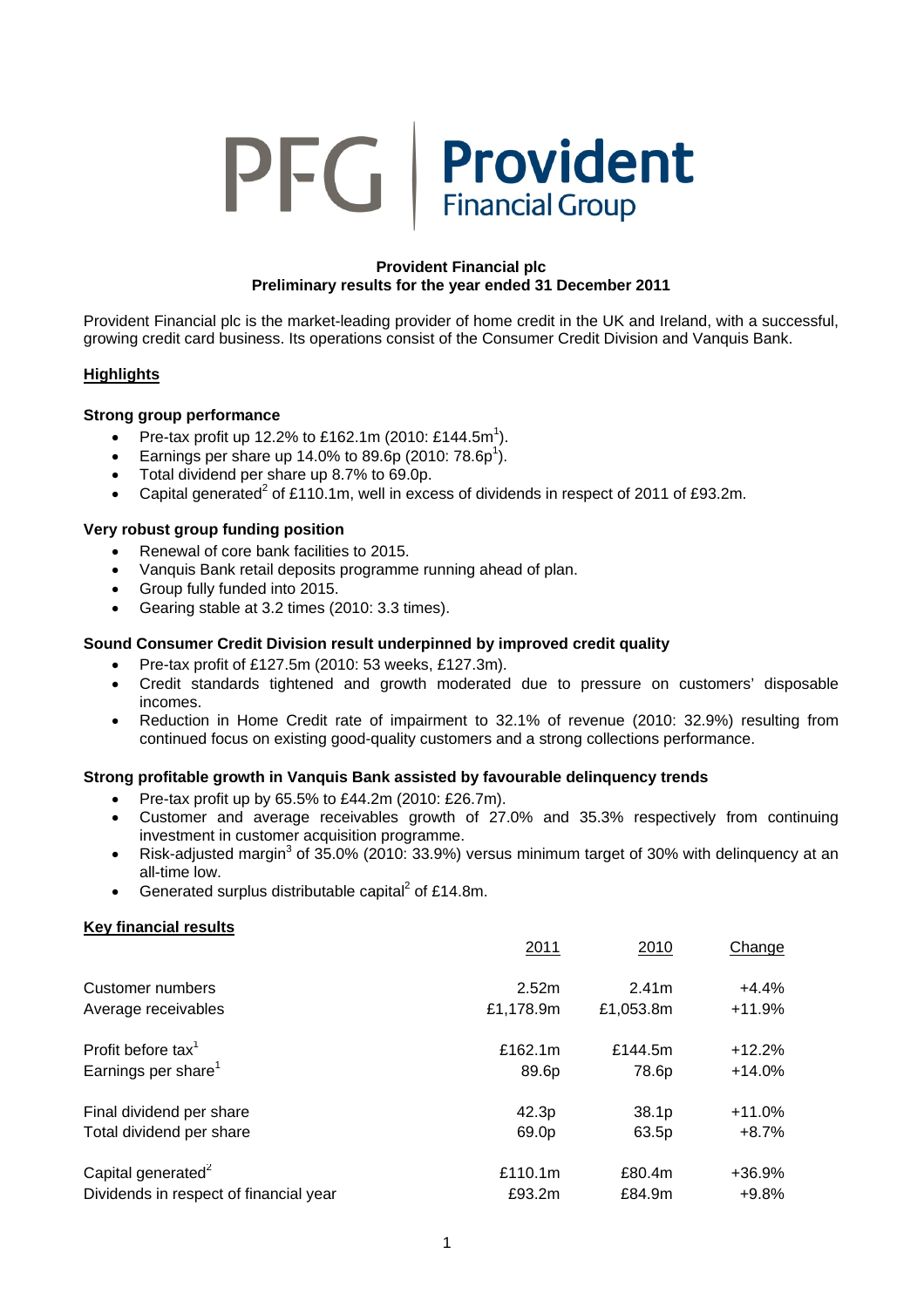#### **Peter Crook, Chief Executive of Provident Financial, commented:**

"I am delighted to report earnings per share up by 14.0% and announce an 8.7% increase in the dividend for the year supported by strong capital generation. The close attention to credit quality in both businesses has been the foundation of the group's good performance in a year that has seen pressure on customers' disposable incomes. Whilst this pressure continues in an employment market that is displaying some weakness, tight credit standards will remain in place.

The group's funding position has been strengthened further and is extremely robust. The group's core syndicated bank facility has recently been renewed, some 15 months ahead of its maturity date, and the retail deposits programme at Vanquis Bank is now fully established and is running ahead of plan. This means that the group is now fully funded into 2015.

As well as diversifying the group's funding base, the retail deposits programme has established stand-alone funding for Vanquis Bank as it continues to invest in developing the medium-term growth opportunity available in the non-standard credit card market.

The group has started 2012 with the benefit of very sound credit quality in both businesses. Accordingly, the Consumer Credit Division has seen a robust collections performance through the first two months of the year and Vanquis Bank has made a strong start to 2012. The group is in a position to make further good progress in 2012."

| <b>Enquiries:</b>                    | Today         | <b>Thereafter</b> |
|--------------------------------------|---------------|-------------------|
| Media                                |               |                   |
| David Stevenson, Provident Financial | 020 7404 5959 | 01274 351351      |
| Nick Cosgrove, Brunswick             | 020 7404 5959 | 020 7404 5959     |
| <b>Investor Relations</b>            |               |                   |
| Gary Thompson, Provident Financial   | 020 7404 5959 | 01274 351351      |

2010 earnings stated before an exceptional cost of £2.5m.<br>Capital generated is calculated as net cash generated from operating activities, after adding back 80% of the growth in customer<br>receivables funded by borrowings, l

*receivables funded by borrowings, less net cash used in investing activities. 3 Revenue less impairment as a percentage of average receivables for the 12 months ended 31 December.*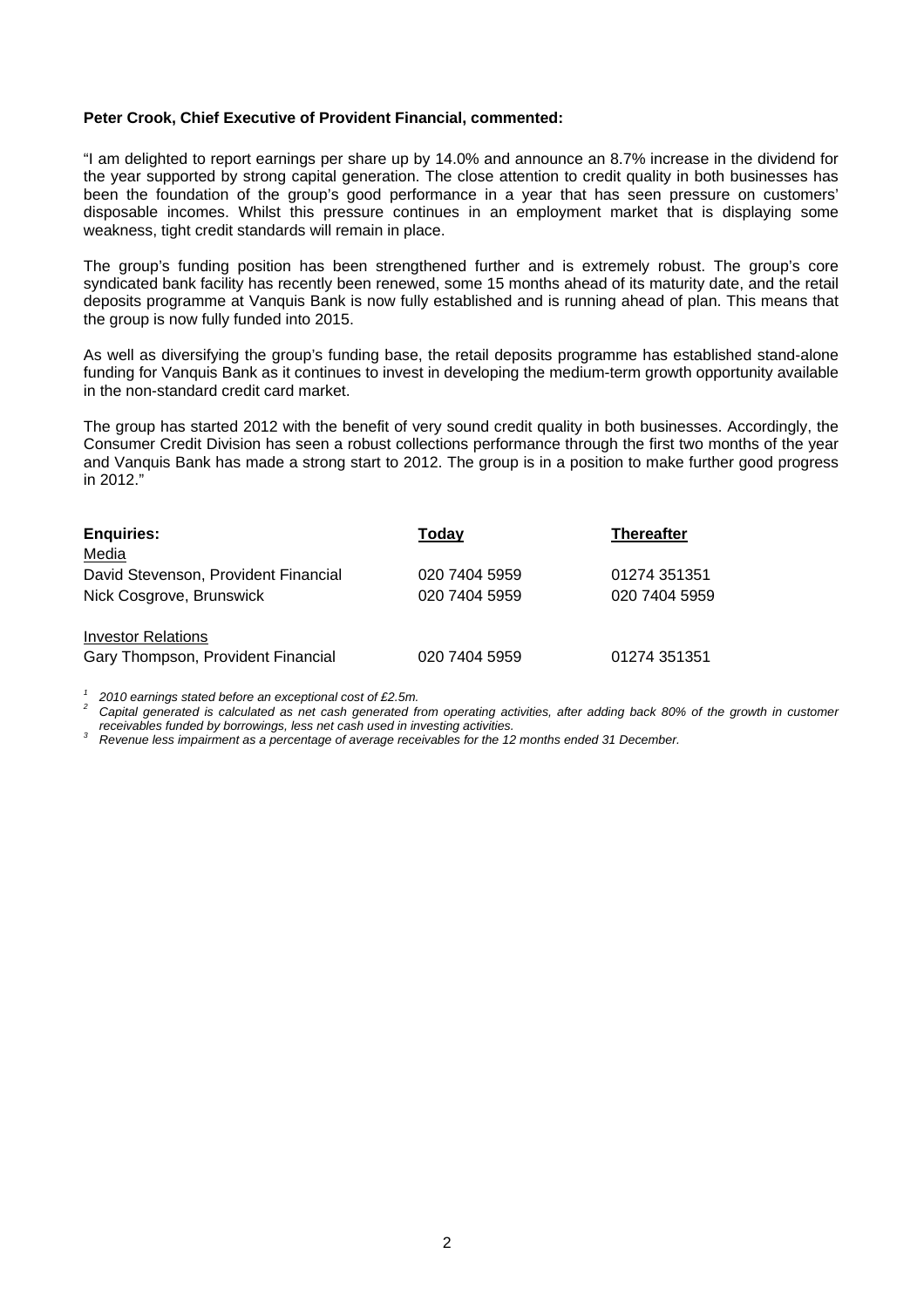# **Group results**

The group has reported a good set of results with pre-tax profit up 12.2% to £162.1m (2010: £144.5m<sup>1</sup>), reflecting a sound performance in the Consumer Credit Division and continued strong growth in Vanquis Bank. Earnings per share of 89.6p (2010:  $78.6p<sup>1</sup>$ ) grew by 14.0%, a marginally faster rate than pre-tax earnings reflecting the fall in the UK corporation tax rate from 28% to 26% on 1 April 2011.

Home Credit delivered profits of £127.5m, which is stated after the one-off cost of £2m from implementing the requirements of the EU Consumer Credit Directive (2010: £129.1m, which included a £2m benefit from an extra trading week). Throughout 2011, management's focus has remained on serving good-quality existing customers as a response to the continuing pressure on household incomes from under-employment and the rising cost of food, fuel and utility bills. The proportion of credit issued to new customers was reduced through tighter underwriting introduced at the start of 2011. As a result, customer numbers declined by 1.9% in the year whilst strong credit quality supported average receivables growth of 4.0%. A strong collections performance assisted by enhancements made to the agents' commission scheme earlier in the year produced a reduction in the ratio of impairment to revenue from 32.9% at December 2010 to 32.1% at December 2011.

Vanquis Bank has delivered an excellent performance in 2011 with profits up 65.5% to £44.2m (2010: £26.7m). This was ahead of management's internal plans due to the strength of the delinquency performance. The step-up in the growth rate from the second half of 2010 has been maintained throughout 2011, supported by heavy investment in the customer acquisition programme. As a result, year-on-year customer growth of 27.0% and average receivables growth of 35.3% was achieved against unchanged underwriting standards. Delinquency levels have remained stable at record lows for the business due to the strong underlying quality of the receivables book. This has allowed Vanquis Bank to deliver a risk-adjusted margin of 35.0% in 2011 (2010: 33.9%), as well as a post-tax return on equity in excess of the threshold set for the business of 30%.

The group's funding and liquidity position is extremely robust, with the balance sheet reflecting stable gearing of 3.2 times (2010: 3.3 times) and a significant surplus of regulatory capital. The retail deposits programme at Vanquis Bank is now fully established and running ahead of plan. As at 31 December 2011, £140m of fixedrate deposits had been taken at rates of between 3.15% and 4.65%. Vanquis Bank's retail deposit programme is well on track to achieve its target of funding 80% of its receivables book with deposits by the end of 2012. The group has recently entered into a new £382.5m syndicated bank facility maturing in May 2015 and cancelled all existing committed bank facilities. The new facility carries a very similar all-in cost of funds to the previous facility. Headroom on the group's committed debt facilities at 31 December 2011 amounted to £288m which, together with the recent renewal of bank facilities and the retail deposits programme at Vanquis Bank, is sufficient to fund maturities and projected growth in the business until May 2015.

The group generated capital of £110.1m in 2011, significantly exceeding dividends in respect of 2011 of £93.2m.

Vanquis Bank is now generating surplus capital over and above that required to fund its own growth and maintain its regulatory capital base. This surplus is available for distribution to Provident Financial plc and amounted to £14.8m in 2011. Accordingly, Vanquis Bank paid its first dividend of £5.0m to Provident Financial plc in July and is due to pay a further dividend in respect of 2011 of £5.0m in March 2012.

The proposed final dividend has been increased by 11.0% to 42.3p (2010: 38.1p) which, together with the 5.1% increase in the interim dividend, represents an 8.7% increase in the total dividend per share to 69.0p (2010: 63.5p). Dividend cover for 2011 increased to 1.30 times (2010: 1.24 times) which is consistent with the group's target of maintaining annual dividend cover of at least 1.25 times. The increase in the full-year dividend is supported by the growth in earnings and strong capital generation.

# **Market conditions**

The competitive landscape for the Home Credit business remains unchanged with around 500 active participants in the UK home credit market. Home Credit customers tend to be hourly-paid with a bias towards more casual, temporary and part-time employment. Whilst household incomes of Home Credit customers have shown modest growth over the past year, disposable incomes remain under pressure from food, fuel and utility price increases. As a result, customer and agent behaviour is relatively cautious, which is moderating the demand for credit. Tight underwriting standards remain in place and the focus of the business has continued to be on lending to good-quality existing customers and moderating the amount of credit advanced to new customers.

*<sup>1 2010</sup> earnings stated before an exceptional cost of £2.5m.*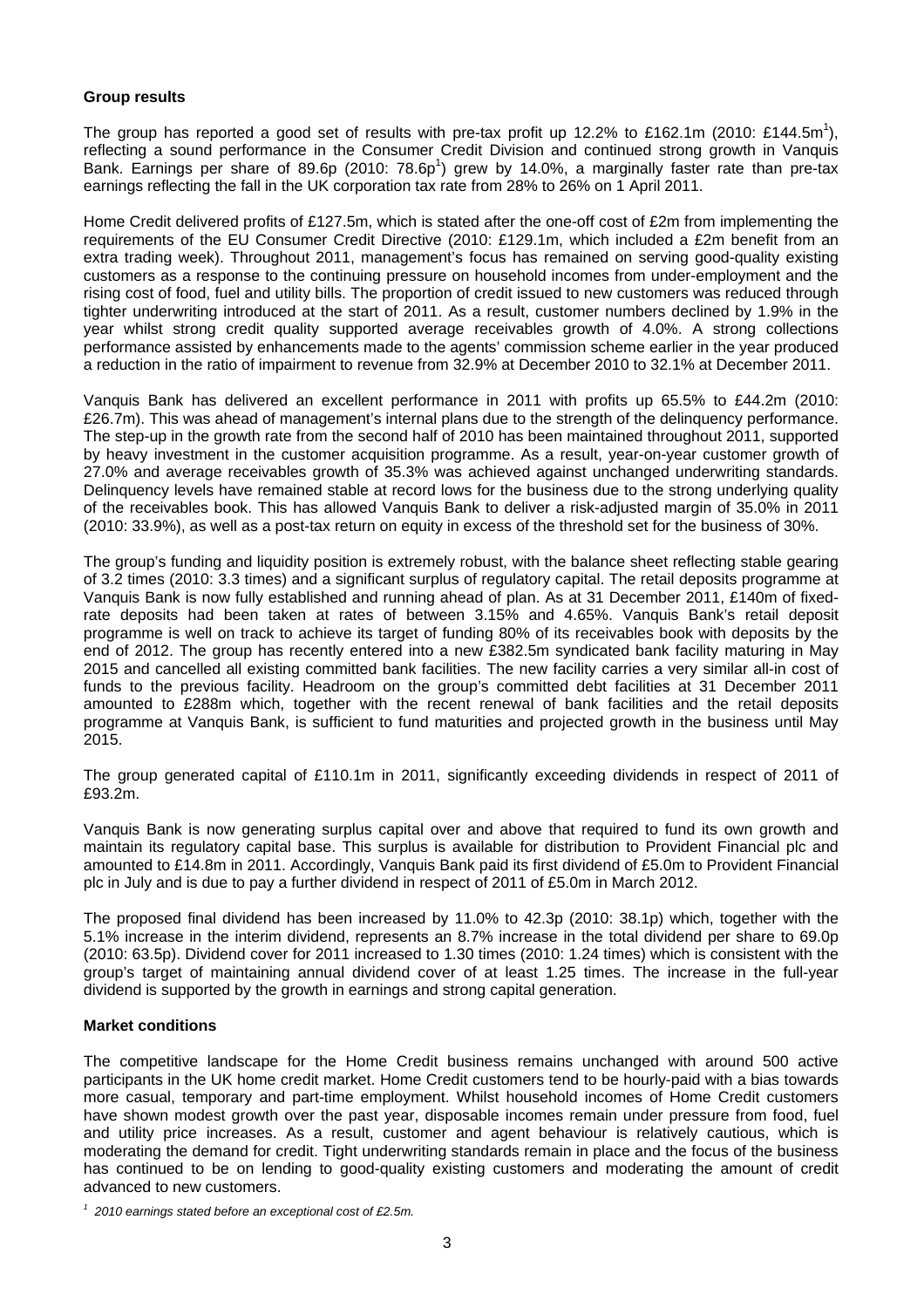Vanquis Bank continues to be the most active participant in the under-served, non-standard credit card market and is experiencing strong response rates to its marketing programmes. Whilst its customers are typically in more regular employment than Home Credit customers, the business is significantly less sensitive to changes in the employment market than mainstream card issuers. This is a result of only serving customers with limited indebtedness together with its 'low and grow' approach to extending credit which produces high levels of credit line utilisation and minimises the contingent risk associated with undrawn credit lines. The relative stability of the employment market since mid-2009, coupled with consistently tight underwriting, has contributed to the favourable delinquency trends in Vanquis Bank over the last two years. During the second half of 2011, delinquency rates stabilised at an all-time low for the business. To date, there has been no discernible pressure on delinquency rates from the rise in UK unemployment over recent months. Nonetheless, the business plan for 2012 assumes that unemployment will rise to around 3 million and that this will feed through into a modest rise in delinquency and some moderation in Vanquis Bank's riskadjusted margin.

Pressure on customers' real incomes and a weak employment market dictate that tight underwriting standards should remain in place in both businesses for the foreseeable future.

#### **Business performance**

#### **Consumer Credit Division**

The Consumer Credit Division generated a profit before tax of £127.5m in 2011 (2010: £127.3m) analysed as follows:

|                                 | Year ended 31 December |                      |        |
|---------------------------------|------------------------|----------------------|--------|
|                                 | 2011<br>$(52$ weeks)   | 2010<br>$(53$ weeks) | Change |
|                                 | £m                     | £m                   | %      |
| Profit/(loss) before tax:       |                        |                      |        |
| Home Credit                     | 127.5                  | 129.1                | (1.2)  |
| <b>Real Personal Finance</b>    |                        | (1.8)                | 100.0  |
|                                 |                        |                      |        |
| <b>Consumer Credit Division</b> | 127.5                  | 127.3                | 0.2    |

#### Home Credit

|                         | Year ended 31 December |              |        |
|-------------------------|------------------------|--------------|--------|
|                         | 2011                   | 2010         | Change |
|                         | (52 weeks)             | $(53$ weeks) |        |
|                         | £m                     | £m           | %      |
|                         |                        |              |        |
| Customer numbers ('000) | 1,825                  | 1,861        | (1.9)  |
| Year-end receivables    | 876.7                  | 867.2        | 1.1    |
| Average receivables     | 783.4                  | 753.6        | 4.0    |
|                         |                        |              |        |
| Revenue                 | 697.1                  | 701.1        | (0.6)  |
| Impairment              | (223.8)                | (230.6)      | 2.9    |
| Revenue less impairment | 473.3                  | 470.5        | 0.6    |
| Revenue yield*          | 89.0%                  | 93.0%        |        |
| Impairment % revenue**  | 32.1%                  | 32.9%        |        |
| Costs                   | (298.8)                | (292.3)      | (2.2)  |
| Interest                | (47.0)                 | (49.1)       | 4.3    |
|                         |                        |              |        |
| Profit before tax       | 127.5                  | 129.1        | (1.2)  |

*\* Revenue as a percentage of average receivables for the 12 months ended 31 December.* 

*Impairment as a percentage of revenue for the 12 months ended 31 December.* 

Home Credit delivered profits of £127.5m in 2011 (2010: £129.1m). This profit is after absorbing £2m of oneoff costs associated with implementing the EU Consumer Credit Directive in early 2011. The prior year profit of £129.1m included a benefit of approximately £2m from the inclusion of an additional trading week.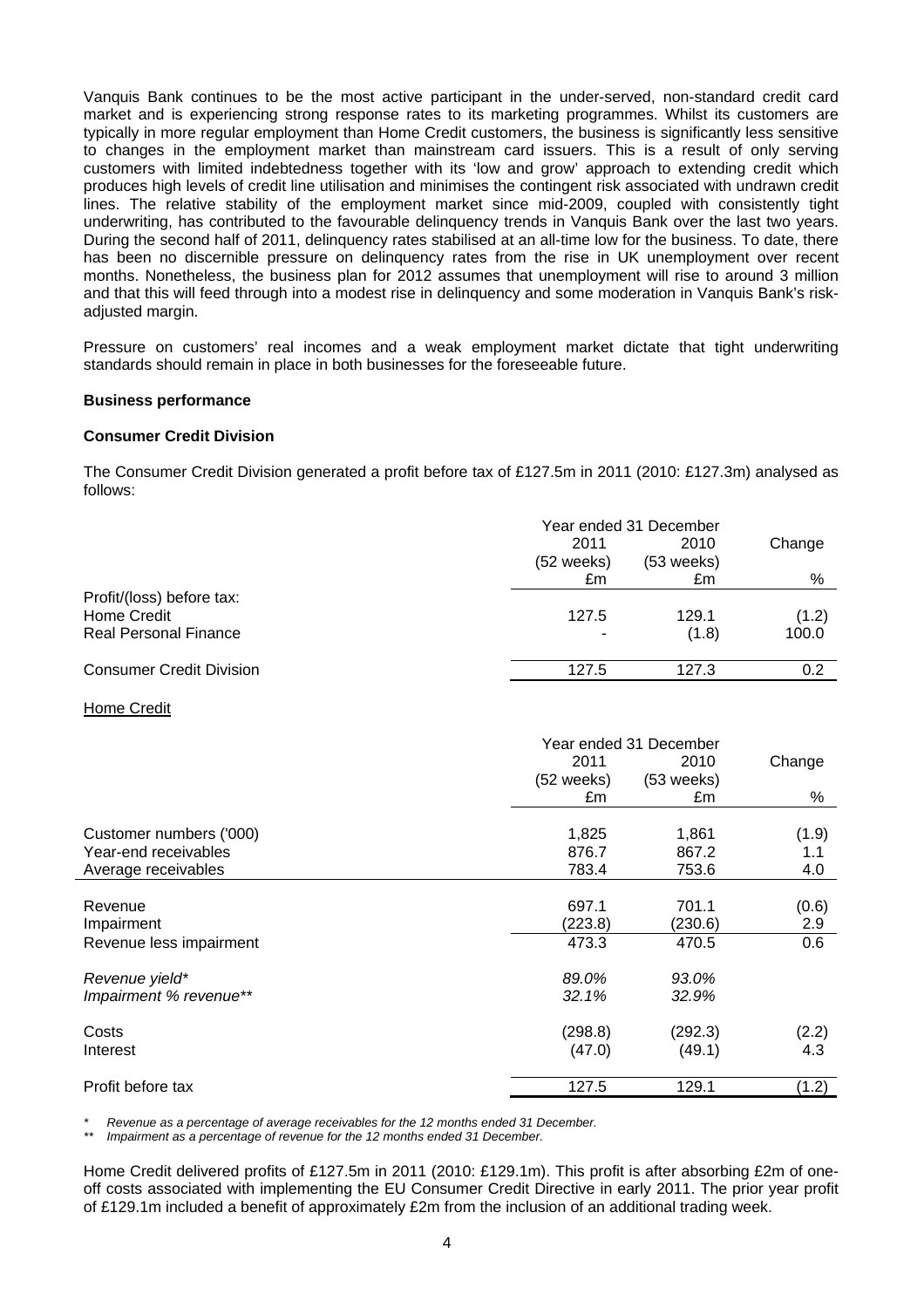Customer numbers reduced by 1.9% during the year, reflecting the decision taken during the latter part of 2010 to place greater emphasis on serving good-quality existing customers than on recruiting new customers. New customer underwriting was tightened further during the early part of 2011. In addition, the criteria applied to re-serving existing customers have remained consistently tight, and agents have continued to exercise caution because of the pressure on customers' disposable incomes from food, fuel and utility price inflation. This focus has resulted in a sustained improvement in credit quality and supported growth in average receivables of 4.0% for the year. The rate of receivables growth moderated in the fourth quarter, reflecting the exceptionally strong growth seen towards the end of 2010 and, consequently, receivables ended the year marginally up on the prior year.

As previously indicated, the yield on the receivables book has moderated from 93.0% in 2010 to 89.0% in 2011 due to the growth in credit over the last 15 months being focussed on existing good-quality customers who, compared with new customers, tend to be served with slightly longer-term products which carry a lower yield. The yield on the book is not expected to change significantly during 2012.

Collections performance during 2011 was strong, reflecting an improvement in credit quality and the success of the enhancements made in April to the agents' commission scheme that provide greater focus on early stage arrears. As a result, the ratio of impairment to revenue improved from 32.9% at December 2010 to 32.1% at December 2011. In the absence of any significant change in the external environment, collections performance and impairment rates are expected to remain stable.

Headline cost growth was 2.2% during 2011 and, after excluding the additional trading week in 2010, like-forlike cost growth was 4.2%. This increase includes the roll-out of the changes required to implement the EU Consumer Credit Directive across the branch network at a one-off cost of £2m, together with additional costs of approximately £3m in relation to the new head office facility in Bradford into which the business relocated during the fourth quarter of 2010. In 2012, cost growth is expected to be held within the average rate of inflation.

Interest costs fell by 4.3% as the business benefitted from an average group funding rate of 7.6% compared with 8.5% in 2010.

Despite tight underwriting standards, developing opportunities for growth and greater operational effectiveness are important management priorities. In 2011, the business opened six branches in secondary towns such as Stafford and Kidderminster in which Home Credit appeared significantly under-represented. They are also locations where Home Credit had closed the branch a number of years ago and moved management responsibility to an adjacent, more remote branch. These branches are proving successful and will break even after approximately 12 months. A number of further opportunities have been identified for 2012. The business is also pursuing a programme of consolidating smaller, less profitable agencies into larger agencies which will help attract more highly motivated agents who have more time to spend on their agencies and who tend to be breadwinners. To date, these initiatives have allowed a reduction in agency numbers of 8% to 10,500 whilst increasing capacity and improving collections performance.

#### Real Personal Finance

The collect-out of the Real Personal Finance receivables book has continued to progress satisfactorily with the receivables book reducing from £7.1m at December 2010 to £2.6m at December 2011. There was no gain or loss in the year in respect of Real Personal Finance (2010: loss of £1.8m).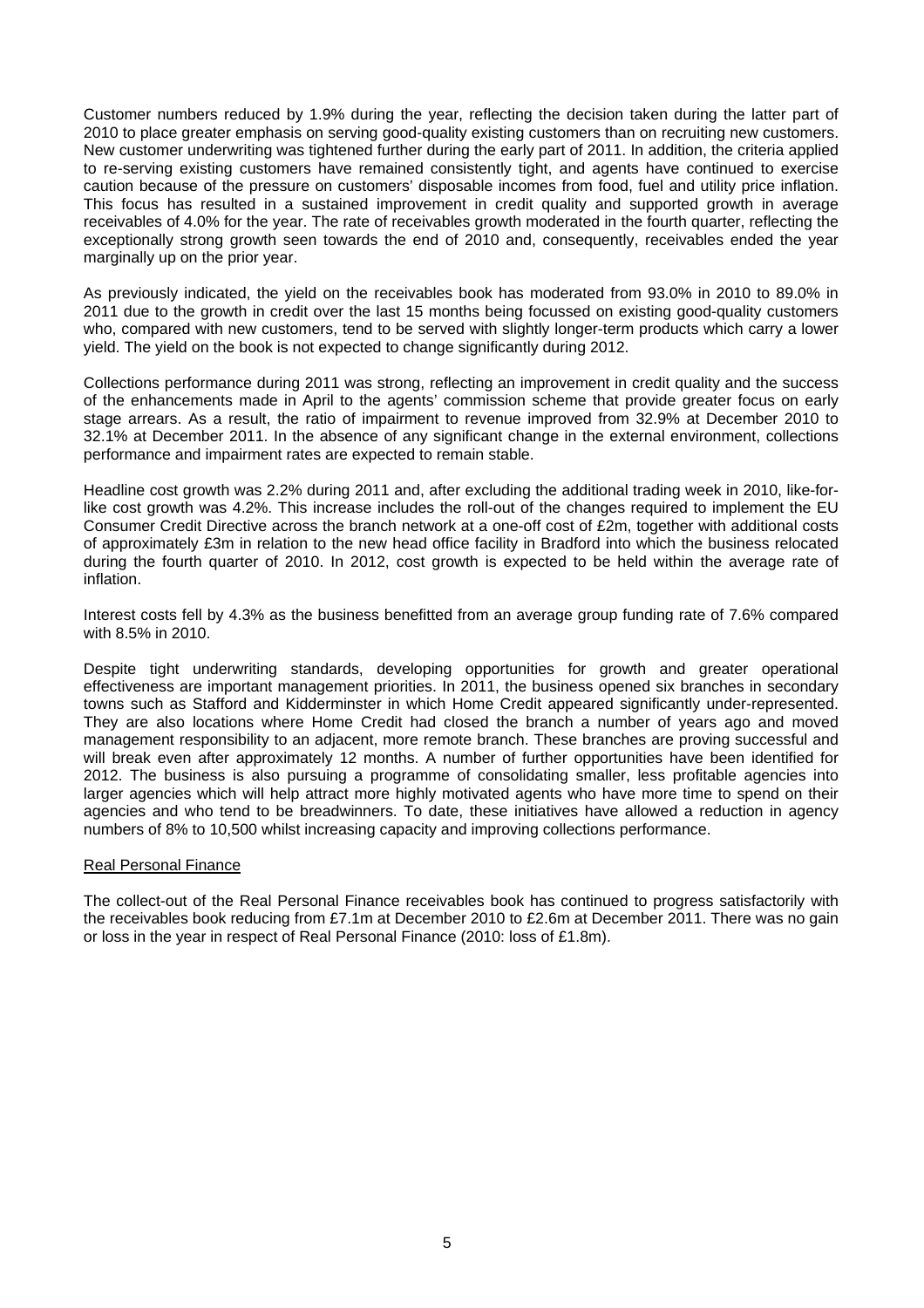# **Vanquis Bank**

Vanquis Bank generated a profit before tax of £44.2m in 2011 (2010: £26.7m).

|                         | Year ended 31 December |        |        |
|-------------------------|------------------------|--------|--------|
|                         | 2011                   | 2010   | Change |
|                         | £m                     | £m     | %      |
|                         |                        |        |        |
| Customer numbers ('000) | 691                    | 544    | 27.0   |
| Year-end receivables    | 453.4                  | 345.0  | 31.4   |
| Average receivables     | 391.2                  | 289.2  | 35.3   |
|                         |                        |        |        |
| Revenue                 | 213.7                  | 162.0  | 31.9   |
| Impairment              | (76.9)                 | (63.9) | (20.3) |
| Revenue less impairment | 136.8                  | 98.1   | 39.4   |
| Risk-adjusted margin*   | 35.0%                  | 33.9%  |        |
| Impairment % revenue**  | 36.0%                  | 39.4%  |        |
| Costs                   | (69.4)                 | (52.9) | (31.2) |
| Interest                | (23.2)                 | (18.5) | (25.4) |
| Profit before tax       | 44.2                   | 26.7   | 65.5   |

*\* Revenue less impairment as a percentage of average receivables for the 12 months ended 31 December.* 

*Impairment as a percentage of revenue for the 12 months ended 31 December.* 

Vanquis Bank performed extremely well during 2011, reporting a result ahead of management's internal plans. Strong growth in the receivables book, together with favourable delinquency levels, enabled the business to deliver profits of £44.2m (2010: £26.7m), up 65.5% on 2010. The business is generating more than sufficient capital to fund its own growth and maintain its regulatory capital base. Surplus distributable capital generated in 2011 amounted to £14.8m, of which Vanquis Bank remitted its first dividend of £5.0m to Provident Financial plc in July and is due to pay a further dividend of £5.0m in respect of 2011 in March 2012. The business continued to generate a post-tax return on equity above the threshold set for the business of 30%.

The demand for non-standard credit cards remains strong and Vanquis Bank received approximately 1.5m applications during 2011. Year-on-year growth in the customer base was 27.0%, similar to the rate of growth in 2010, reflecting the step-up in the intensity of the customer acquisition programme since mid-2010. New customer bookings of 294,000 (2010: 241,000) were made against tight underwriting standards that remained consistent with those applied in 2010. The acceptance rate of 20% increased from 18% in 2010, wholly due to a shift in mix towards the direct mail channel which carries a higher booking rate than the internet channel.

The growth in customer numbers, together with the credit line increase programme to customers who have established a sound payment history, generated a 35.3% increase in average receivables and a 31.9% increase in revenue. Returns from the 'low and grow' approach to extending credit remain consistently good. Vanquis Bank remains extremely active in managing utilisation and yield to reflect underlying risk. Average utilisation was 76% during 2011 (2010: 75%), ensuring a strong stream of revenue is earned whilst maintaining a low level of contingent undrawn exposure.

Delinquency levels improved during the first half of the year and have remained stable at the record low for the business during the second half of the year against the backdrop of a relatively stable employment market. Accordingly, impairment showed a year-on-year increase of just 20.3% versus a 35.3% increase in average receivables. This strong performance reflects the continued improvement in the underlying quality of the book, resulting from the progressive tightening of underwriting between 2007 and 2009 and the success of the credit line increase programme. This is the clearest demonstration of the effectiveness of Vanquis Bank's credit decisioning.

The risk-adjusted margin for 2011 of 35.0% reflects the sound revenue yield from the receivables book, combined with the favourable delinquency performance. It includes the benefit of the reduction in delinquency rates over the last year of some £7m which is unlikely to recur. To date there has been no discernible pressure on delinquency from the rise in UK unemployment in recent months. However, the business plan for 2012 has been drawn up on the basis of unemployment reaching 3 million in 2012, which would result in a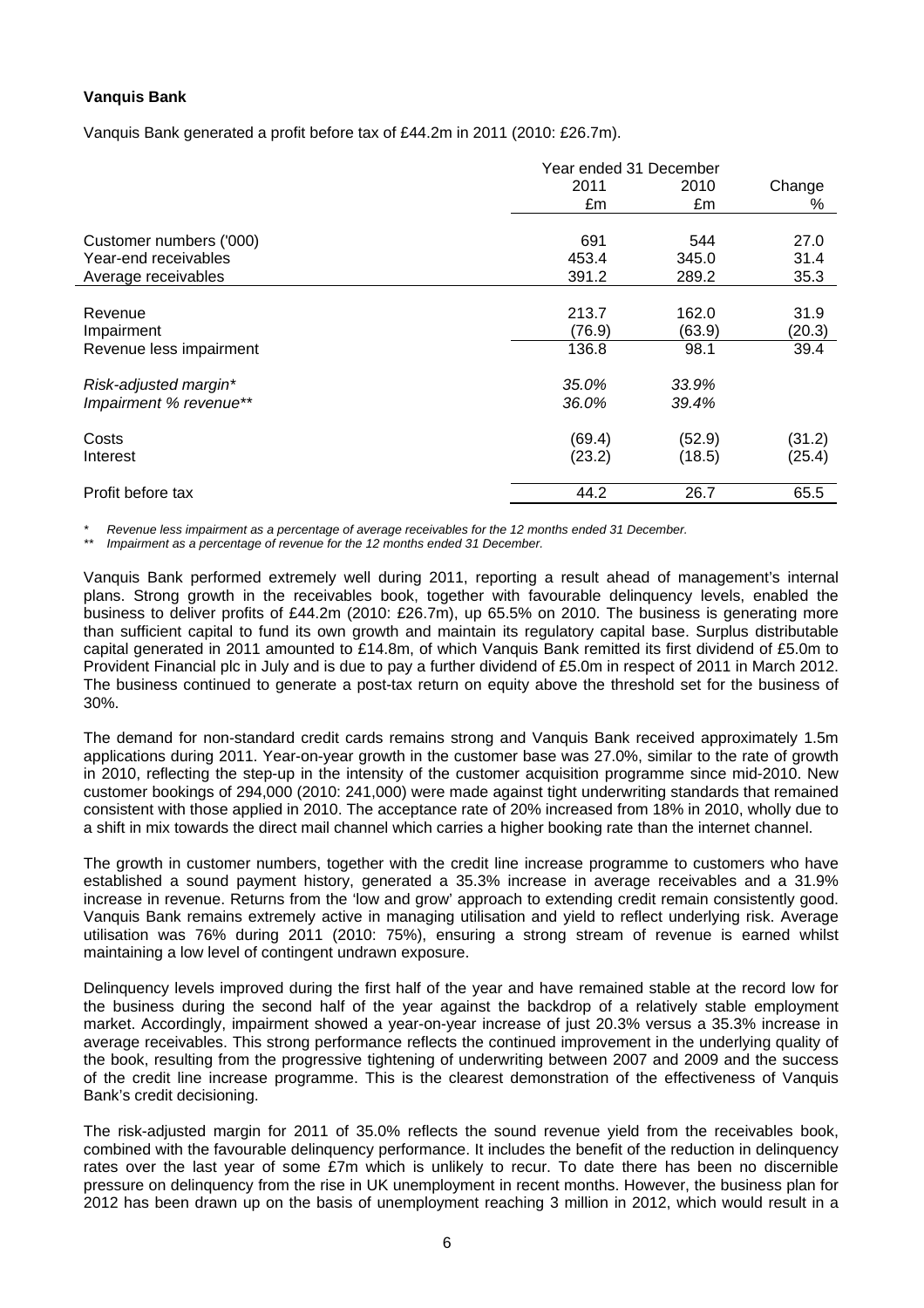modest deterioration in delinquency rates and some moderation in the risk-adjusted margin. The tight underwriting and credit line increase criteria applied over the last two years will remain in place for the foreseeable future.

Growth in the cost base of 31.2% includes a year-on-year uplift of £4m in the spend on direct mail and marketing activities to support the more intensive customer acquisition programme. Vanquis Bank has also incurred costs of approximately £1m in respect of upgrading its IT platform and establishing the retail deposits programme during the year.

The migration of the customer processing platform to First Data's First Vision IT platform during the first half of 2011 was a major project that was executed without interruption to customer service levels or business efficiency. During the second half of the year, Vanquis Bank opened a second contact centre operation within CCD's head office in Bradford in order to provide the business with capacity for future growth. The new contact centre operates as a satellite link to the main operational centre in Chatham. As the contact centre is housed in an existing fully-serviced facility, there is minimal additional fixed cost associated with this expansion.

Interest costs of £23.2m (2010: £18.5m) increased by 25.4% during 2011. This reflects the increase in average receivables partly offset by the benefit from a reduction in the group's average funding rate from 8.5% to 7.6%. Vanquis Bank's funding cost will reduce to an average of around 7% in 2012 as retail deposit funding becomes more significant.

# **Central costs**

Central costs in 2011 were £10.2m (2010: £8.1m), up by £2.1m on 2010 due to a higher accrual for sharebased performance incentives, additional costs in respect of regulatory matters and a budgeted increase in the level of expenditure on the group's community programme.

# **Exceptional costs**

Exceptional costs of £2.5m in 2010 represented an exceptional write down of residual fixed assets relating to the consolidation of the Consumer Credit Division's head office operations into a new single purpose-built facility in October 2010.

#### **Taxation**

The tax charge for 2011 represents an effective rate of 26.1% (2010: 28.0%) on profit before tax and is consistent with the UK corporation tax rate which reduced from 28% to 26% on 1 April 2011. The group is expected to benefit in future years from the progressive rate reductions in the 2011 Finance Act or announced in recent budgets.

#### **Dividends**

The proposed final dividend has been increased by 11.0% to 42.3p (2010: 38.1p) which, together with the 5.1% increase in the interim dividend, represents an 8.7% increase in the total dividend per share to 69.0p (2010: 63.5p). Dividend cover for 2011 increased to 1.30 times (2010: 1.24 times) and is consistent with the group's stated target of maintaining annual dividend cover of at least 1.25 times. The increase in the full-year dividend is supported by the group's growth in earnings and strong capital generation.

# **Funding and capital**

The group's funding and liquidity positions are extremely robust with the balance sheet reflecting a stable gearing ratio of 3.2 times (2010: 3.3 times) against a banking covenant limit of 5.0 times and a comfortable surplus of regulatory capital. The group's senior issuer default rating from Fitch Ratings remains unchanged at BBB with a stable outlook.

The group has made significant progress in further diversifying and strengthening its funding base during 2011. Following the issue of private placements totalling £140m and the successful issue of a second retail bond of £50m, Vanquis Bank commenced retail deposit taking in July 2011. The platform, website and product distribution are all working well and the programme is running ahead of plan. Approximately £140m of 1, 2, 3 and 5 year fixed-rate deposits had been taken by 31 December 2011, rising to over £200m during February 2012. The deposits have been issued at rates of between 3.15% and 4.65% which remain consistent with previous guidance of an all-in average cost of less than 6%. Vanquis Bank's retail deposits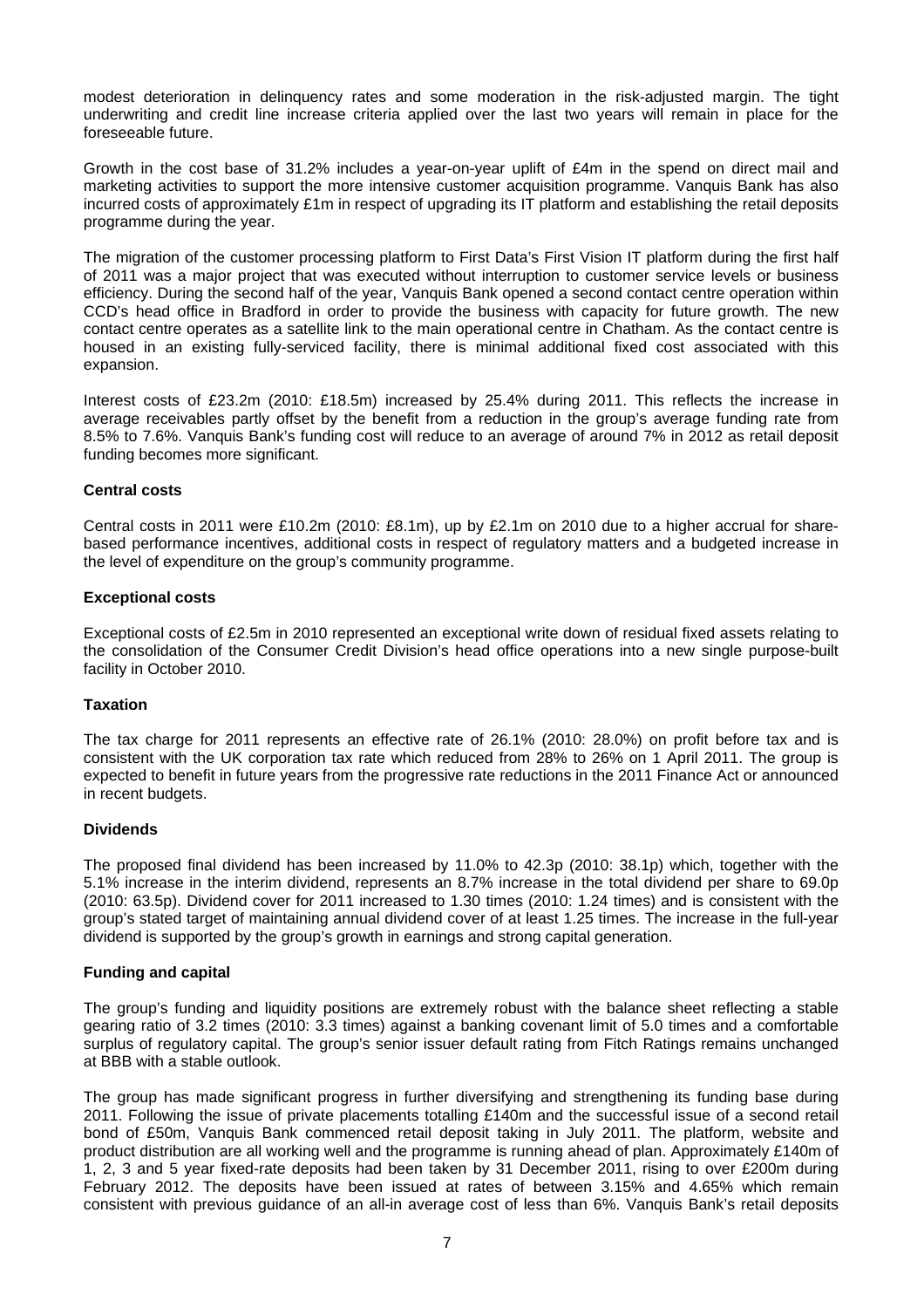programme is well on-track to achieve its target of funding up to 80% of its receivables book with deposits by the end of 2012.

Subsequent to the year end, the group has entered into a new £382.5m syndicated bank facility maturing in May 2015 and cancelled all existing committed bank facilities. The syndicate is comprised of the group's core relationship banks. The all-in cost of funds is very similar and the terms, conditions and covenant package are consistent with the previous facility. Headroom on the group's committed debt facilities at 31 December 2011 amounted to £288m which, together with the recent renewal of bank facilities and the retail deposits programme at Vanquis Bank, is sufficient to fund maturities and projected growth in the business until May 2015.

The group's blended funding rate was 7.6% in 2011 down from 8.5% in 2010, reflecting the cost of carrying an exceptionally high level of headroom in 2010. The funding rate for 2012 is expected to be similar to 2011. The group continues with its programme to consider opportunities to further diversify its funding base as well as extend the maturity profile of its debt.

The group continues to be strongly capital generative, which is consistent with its strategy of developing businesses which generate high returns on capital to support the group's dividend policy. In 2011, capital generated amounted to £110.1m (2010: £80.4m) compared with dividends in respect of 2011 of £93.2m (2010: £84.9m).

The group's strong capital generation, planned levels of asset growth and dividend policy remain consistent with maintaining the target gearing level of around 3.5 times.

# **Regulation**

The group implemented relevant parts of the Irresponsible Lending Guidance for Creditors and the EU Directive on Consumer Credit by the February 2011 deadline and a number of other pieces of new Office of Fair Trading (OFT) Guidance during 2011.

On 1 November 2011, the Financial Services Authority (FSA) and OFT issued a joint consultation document on proposed guidance to firms in relation to payment protection products. The document builds on existing high-level guidance from the FSA and reaffirms previous OFT guidance. The consultation is wide-ranging and covers both insurance products (regulated by the FSA) and non-insurance products (generally regulated by the OFT) such as the Repayment Option Plan made available to Vanquis Bank customers. Final guidance is expected to be published by summer 2012.

On 21 November 2011, the Government published its response to the HM Treasury/BIS review of consumer credit and personal insolvency. As part of its response, the Government announced that Bristol University's Personal Finance Research Centre (PFRC) had been appointed to carry out research into the impact of introducing a variable cap on the total cost of high cost credit. An update on progress is expected in spring 2012 and the findings are due to be announced by summer 2012.

On 27 January 2012, the Government published the draft Financial Services Bill. The Bill enables the creation of a new regulatory architecture for financial services and the transfer of responsibility for regulating consumer credit from the OFT to the Financial Conduct Authority. The Government has stated that the exercise of this power is subject to identifying the appropriate model for consumer credit regulation.

# **Outlook**

Both businesses enter 2012 with the benefit of very sound credit quality resulting from the application of tight credit standards and a strong operational performance in 2011. Credit standards will remain unchanged whilst pressure on customers' disposable incomes continues in an employment market that is displaying some weakness.

The group's funding position is extremely robust. New medium-term debt funding totalling £190m was arranged in 2011, Vanquis Bank established its retail deposits programme which raised £140m during 2011 and the group recently renewed early its core bank facility of £382.5m through to May 2015. The group has funding to meet all contractual debt maturities and execute in full on its growth plan into 2015. Importantly, the retail deposits programme has established stand-alone funding to allow Vanquis Bank to continue to invest in developing the growth opportunity available in the non-standard credit card market.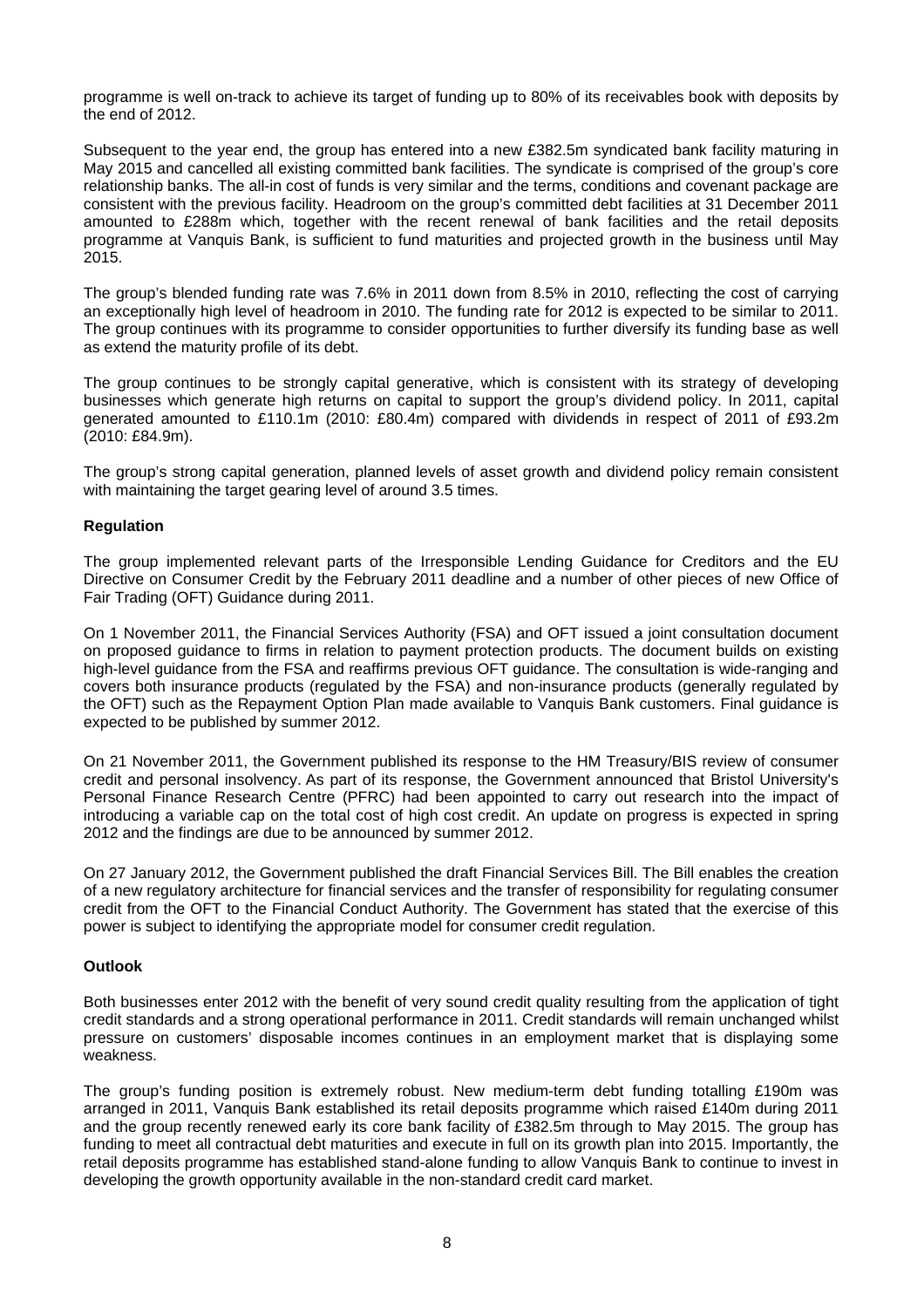The focus in 2012 is to maintain tight credit standards whilst developing opportunities for growth and greater operational effectiveness in the Consumer Credit Division and continuing to invest heavily in the customer acquisition programme at Vanquis Bank.

In the first two months of 2012, the Consumer Credit Division has seen a robust collections performance and Vanquis Bank has continued to trade strongly. The group is in a position to make further good progress in 2012.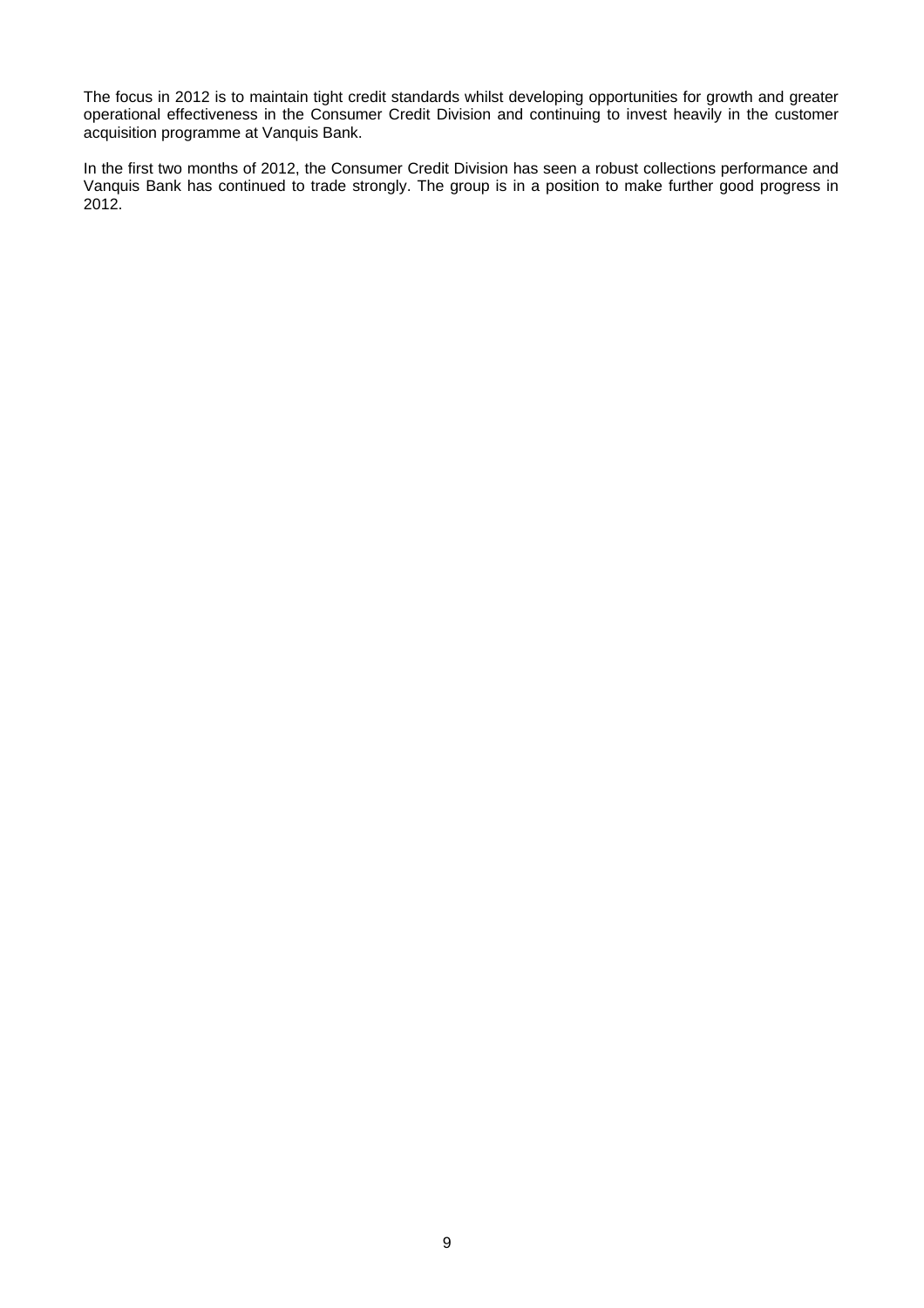# **Consolidated income statement for the year ended 31 December**

| 2011<br><b>Note</b>                                              | 2010    |
|------------------------------------------------------------------|---------|
| £m                                                               | £m      |
| 2<br>910.8<br>Revenue                                            | 866.4   |
| (69.6)<br>Finance costs                                          | (69.7)  |
| (450.1)<br>Operating costs                                       | (440.6) |
| Administrative costs<br>(229.0)                                  | (214.1) |
| Administrative costs before exceptional costs<br>(229.0)         | (211.6) |
| 2<br><b>Exceptional costs</b>                                    | (2.5)   |
| <b>Total costs</b><br>(748.7)                                    | (724.4) |
| <b>Profit before taxation</b><br>2<br>162.1                      | 142.0   |
| 2<br>Profit before taxation and exceptional costs<br>162.1       | 144.5   |
| <b>Exceptional costs</b><br>2                                    | (2.5)   |
| 3<br>(42.3)<br>Tax charge                                        | (40.5)  |
| 119.8<br>Profit for the year attributable to equity shareholders | 101.5   |

All of the above activities relate to continuing operations.

# **Consolidated statement of comprehensive income for the year ended 31 December**

|                                                         | Note        | 2011   | 2010  |
|---------------------------------------------------------|-------------|--------|-------|
|                                                         |             | £m     | £m    |
| Profit for the year attributable to equity shareholders |             | 119.8  | 101.5 |
| Other comprehensive income:                             |             |        |       |
| - cashflow hedges                                       |             | 1.4    | 7.6   |
| - actuarial movements on retirement benefit asset       | 7           | (37.1) | 14.9  |
| - tax on other comprehensive income                     | 3           | 9.4    | (6.3) |
| - impact of change in UK tax rate                       | 3           | (0.1)  | 0.2   |
| Other comprehensive income for the year                 |             | (26.4) | 16.4  |
| Total comprehensive income for the year                 |             | 93.4   | 117.9 |
|                                                         |             |        |       |
| Earnings per share and dividends                        |             |        |       |
|                                                         | <b>Note</b> | 2011   | 2010  |
|                                                         |             | pence  | pence |
| <b>Earnings per share</b>                               |             |        |       |
| Basic                                                   | 4           | 89.6   | 76.7  |
| <b>Diluted</b>                                          | 4           | 89.4   | 76.6  |
|                                                         |             |        |       |
| Dividends per share                                     |             |        |       |
| Proposed final dividend                                 | 5           | 42.3   | 38.1  |
| Total dividend for the year                             | 5           | 69.0   | 63.5  |
| Paid in the year*                                       | 5           | 64.8   | 63.5  |
|                                                         |             |        |       |

\* The total cost of dividends paid in the year was £86.8m (2010: £84.9m).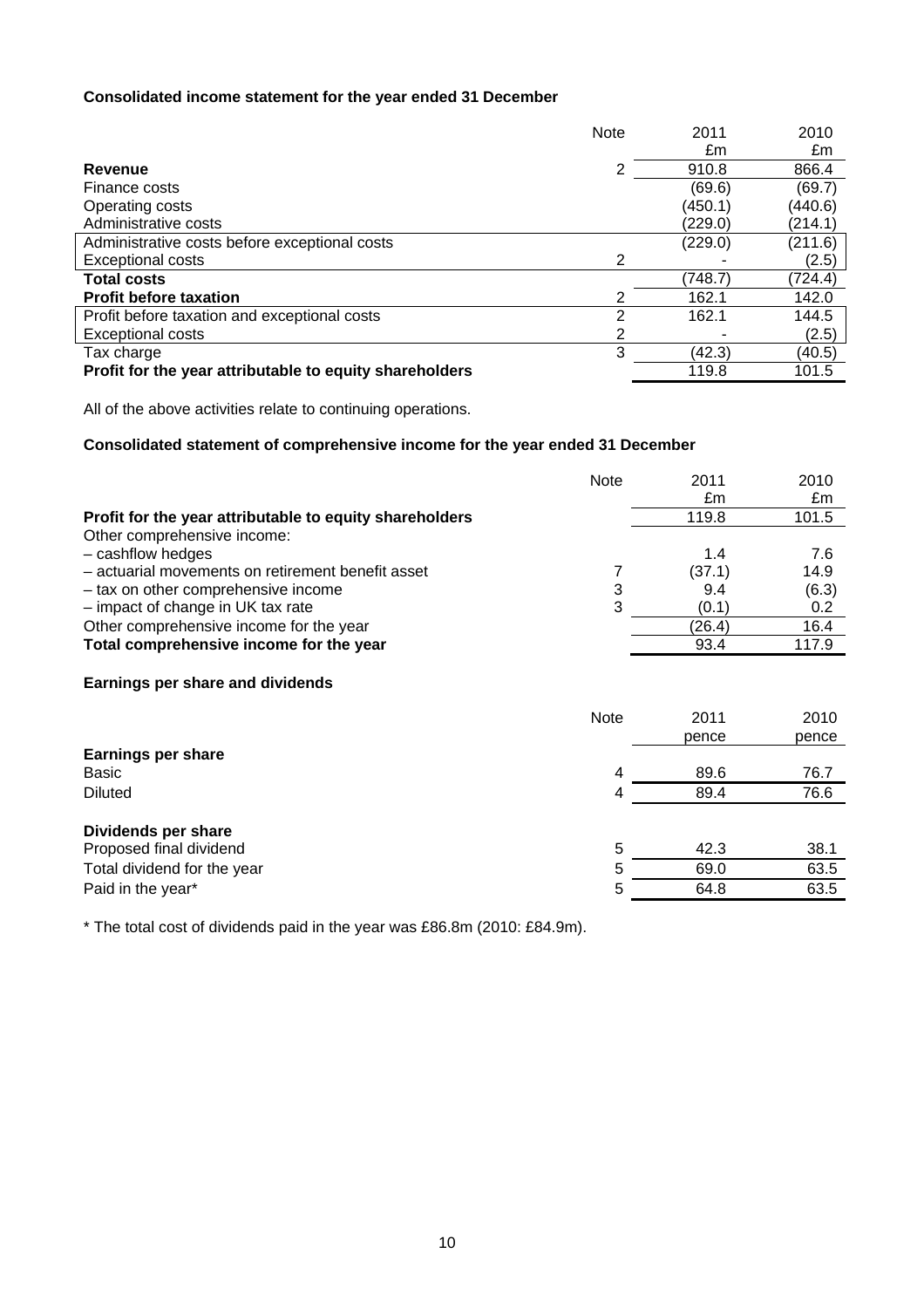# **Consolidated balance sheet as at 31 December**

|                                                                            | <b>Note</b>    | 2011             | 2010             |
|----------------------------------------------------------------------------|----------------|------------------|------------------|
|                                                                            |                | £m               | £m               |
| <b>ASSETS</b>                                                              |                |                  |                  |
| <b>Non-current assets</b>                                                  |                |                  |                  |
| Goodwill                                                                   |                | 2.1              | 2.1              |
| Other intangible assets                                                    |                | 12.9             | 17.4             |
| Property, plant and equipment                                              |                | 26.8             | 29.9             |
| Financial assets:                                                          |                |                  |                  |
| - amounts receivable from customers                                        | 6              | 88.0             | 97.4             |
| - derivative financial instruments                                         |                | 11.9             | 12.4             |
| Retirement benefit asset                                                   | $\overline{7}$ | 13.5             | 41.0             |
| Deferred tax assets                                                        |                | 7.5              | 2.8              |
|                                                                            |                | 162.7            | 203.0            |
| <b>Current assets</b>                                                      |                |                  |                  |
| Financial assets:                                                          |                |                  |                  |
| - amounts receivable from customers                                        | 6              | 1,244.7          | 1,121.9          |
| - derivative financial instruments                                         |                | 0.3              | 3.5              |
| - cash and cash equivalents                                                |                | 49.6             | 29.0             |
| - trade and other receivables                                              |                | 21.1             | 23.6             |
|                                                                            |                | 1,315.7          | 1,178.0          |
| <b>Total assets</b>                                                        | 2              | 1,478.4          | 1,381.0          |
| <b>LIABILITIES</b><br><b>Current liabilities</b><br>Financial liabilities: |                |                  |                  |
| - bank and other borrowings                                                |                | (50.5)           | (147.7)          |
| - derivative financial instruments                                         |                |                  | (13.4)           |
| - trade and other payables<br>Current tax liabilities                      |                | (53.0)<br>(40.1) | (46.0)<br>(44.4) |
|                                                                            |                | (143.6)          | (251.5)          |
| <b>Non-current liabilities</b><br><b>Financial liabilities:</b>            |                |                  |                  |
| - bank and other borrowings                                                |                | (999.1)          | (817.2)          |
| - derivative financial instruments                                         |                | (9.5)            | (2.9)            |
|                                                                            |                | (1,008.6)        | (820.1)          |
| <b>Total liabilities</b>                                                   |                | (1, 152.2)       | (1,071.6)        |
| <b>NET ASSETS</b>                                                          | $\overline{2}$ | 326.2            | 309.4            |
| <b>SHAREHOLDERS' EQUITY</b>                                                |                |                  |                  |
| Called-up share capital                                                    |                | 28.5             | 28.1             |
| Share premium account                                                      |                | 146.0            | 144.0            |
| Other reserves                                                             |                | 9.4              | 0.9              |
| Retained earnings                                                          |                | 142.3            | 136.4            |
| <b>TOTAL EQUITY</b>                                                        |                | 326.2            | 309.4            |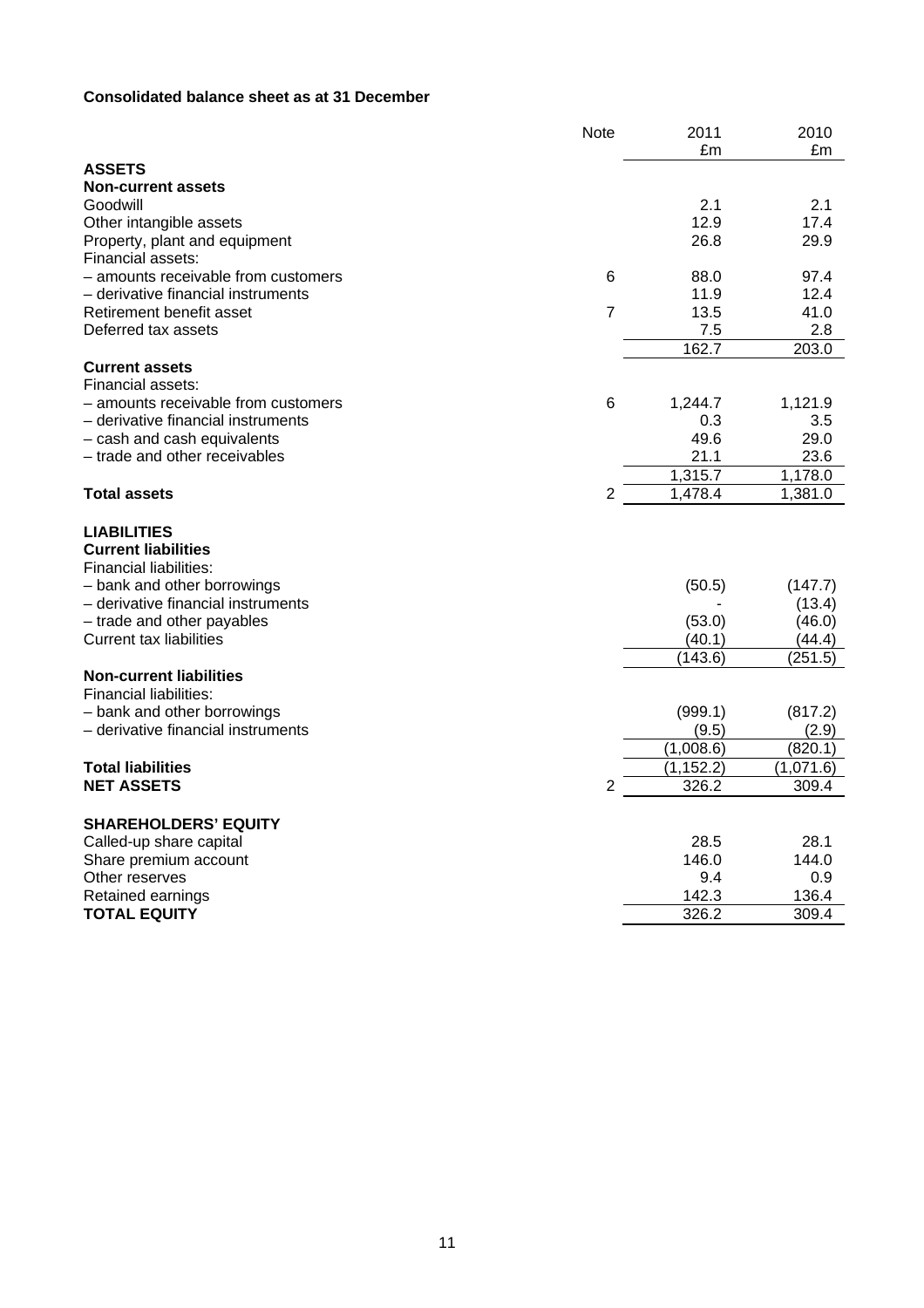# **Consolidated statement of changes in shareholders' equity for the year ended 31 December**

|                                              |                | Called-up                | Share                    |                          |                              |        |
|----------------------------------------------|----------------|--------------------------|--------------------------|--------------------------|------------------------------|--------|
|                                              |                | share                    | premium                  | Other                    | Retained                     |        |
|                                              | <b>Note</b>    | capital                  | account                  | reserves                 | earnings                     | Total  |
|                                              |                | £m                       | £m                       | £m                       | £m                           | £m     |
| At 1 January 2010                            |                | $\overline{27.9}$        | 142.4                    | (13.0)                   | 111.1                        | 268.4  |
| Profit for the year                          |                | $\overline{\phantom{a}}$ | $\blacksquare$           | $\overline{\phantom{0}}$ | 101.5                        | 101.5  |
| Other comprehensive income:                  |                |                          |                          |                          |                              |        |
| - cashflow hedges                            |                |                          |                          | 7.6                      |                              | 7.6    |
| - actuarial movements on retirement benefit  |                |                          |                          |                          |                              |        |
| asset                                        | $\overline{7}$ |                          |                          |                          | 14.9                         | 14.9   |
| - tax on other comprehensive income          | 3              |                          |                          | (2.1)                    | (4.2)                        | (6.3)  |
| - impact of change in UK tax rate            | 3              |                          |                          | (0.1)                    | 0.3                          | 0.2    |
| Other comprehensive income for the year      |                | ä,                       | $\overline{\phantom{a}}$ | 5.4                      | 11.0                         | 16.4   |
| Total comprehensive income for the year      |                |                          |                          | 5.4                      | 112.5                        | 117.9  |
| Transactions with owners:                    |                |                          |                          |                          |                              |        |
| - issue of share capital                     |                | 0.2                      | 1.6                      |                          |                              | 1.8    |
| - purchase of own shares                     |                |                          |                          | (0.2)                    |                              | (0.2)  |
| - transfer of own shares on vesting of share |                |                          |                          |                          |                              |        |
| awards                                       |                |                          |                          | 6.5                      | (6.5)                        |        |
| - share-based payment charge                 |                |                          |                          | 6.4                      |                              | 6.4    |
| - transfer of share-based payment reserve    |                |                          |                          | (4.2)                    | 4.2                          |        |
| – dividends                                  | 5              |                          |                          | $\blacksquare$           | (84.9)                       | (84.9) |
| At 31 December 2010                          |                | 28.1                     | 144.0                    | $\overline{0.9}$         | 136.4                        | 309.4  |
| At 1 January 2011                            |                | 28.1                     | 144.0                    | 0.9                      | 136.4                        | 309.4  |
| Profit for the year                          |                |                          |                          |                          | 119.8                        | 119.8  |
| Other comprehensive income:                  |                |                          |                          |                          |                              |        |
| - cashflow hedges                            |                |                          |                          | 1.4                      |                              | 1.4    |
| - actuarial movements on retirement benefit  |                |                          |                          |                          |                              |        |
| asset                                        | 7              |                          |                          |                          | (37.1)                       | (37.1) |
| - tax on other comprehensive income          | 3              |                          |                          | (0.5)                    | 9.9                          | 9.4    |
| - impact of change in UK tax rate            | 3              |                          | $\overline{\phantom{0}}$ | (0.1)                    | $\qquad \qquad \blacksquare$ | (0.1)  |
| Other comprehensive income for the year      |                | ä,                       | $\blacksquare$           | 0.8                      | (27.2)                       | (26.4) |
| Total comprehensive income for the year      |                | $\blacksquare$           | $\overline{\phantom{a}}$ | 0.8                      | 92.6                         | 93.4   |
| Transactions with owners:                    |                |                          |                          |                          |                              |        |
| - issue of share capital                     |                | 0.4                      | 2.0                      |                          |                              | 2.4    |
| - purchase of own shares                     |                |                          |                          | (0.2)                    |                              | (0.2)  |
| - transfer of own shares on vesting of share |                |                          |                          |                          |                              |        |
| awards                                       |                |                          |                          | 6.2                      | (6.2)                        |        |
| - share-based payment charge                 |                |                          |                          | 8.0                      |                              | 8.0    |
| - transfer of share-based payment reserve    |                |                          |                          | (6.3)                    | 6.3                          |        |
| - dividends                                  | 5              |                          |                          |                          | (86.8)                       | (86.8) |
| At 31 December 2011                          |                | 28.5                     | 146.0                    | $\overline{9.4}$         | 142.3                        | 326.2  |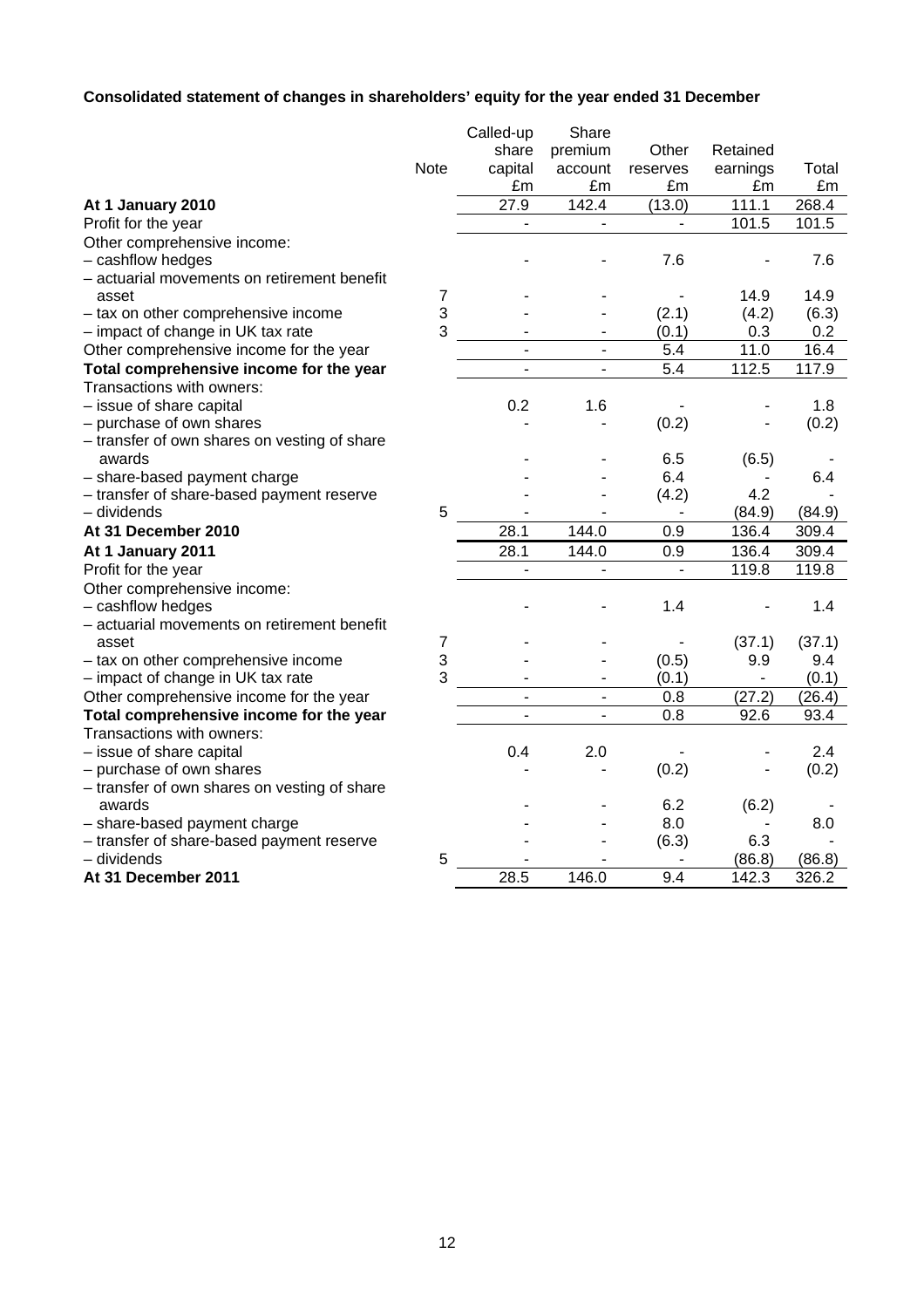# **Consolidated statement of cashflows for the year ended 31 December**

|                                                                | <b>Note</b> | 2011    | 2010   |
|----------------------------------------------------------------|-------------|---------|--------|
|                                                                |             | £m      | £m     |
| <b>Cashflows from operating activities</b>                     |             |         |        |
| Cash generated from operations                                 | 8           | 138.7   | 150.5  |
| Finance costs paid                                             |             | (69.9)  | (80.0) |
| Tax paid                                                       |             | (42.0)  | (36.5) |
| Net cash generated from operating activities                   |             | 26.8    | 34.0   |
| <b>Cashflows from investing activities</b>                     |             |         |        |
| Purchase of intangible assets                                  |             | (3.0)   | (4.4)  |
| Purchase of property, plant and equipment                      |             | (6.0)   | (14.8) |
| Proceeds from disposal of property, plant and equipment        |             | 1.6     | 1.6    |
| Net cash used in investing activities                          |             | (7.4)   | (17.6) |
| <b>Cashflows from financing activities</b>                     |             |         |        |
| Proceeds from bank and other borrowings                        |             | 330.1   | 99.0   |
| Repayment of bank and other borrowings                         |             | (251.1) | (28.2) |
| Dividends paid to company shareholders                         | 5           | (86.8)  | (84.9) |
| Proceeds from issue of share capital                           |             | 2.4     | 1.8    |
| Purchase of own shares                                         |             | (0.2)   | (0.2)  |
| Net cash used in financing activities                          |             | (5.6)   | (12.5) |
| Net increase in cash, cash equivalents and overdrafts          |             | 13.8    | 3.9    |
| Cash, cash equivalents and overdrafts at beginning of year     |             | 18.4    | 14.5   |
| Cash, cash equivalents and overdrafts at end of year           |             | 32.2    | 18.4   |
|                                                                |             |         |        |
| Cash, cash equivalents and overdrafts at end of year comprise: |             |         |        |
| Cash at bank and in hand                                       |             | 49.6    | 29.0   |
| Overdrafts (held in bank and other borrowings)                 |             | (17.4)  | (10.6) |
| Total cash, cash equivalents and overdrafts                    |             | 32.2    | 18.4   |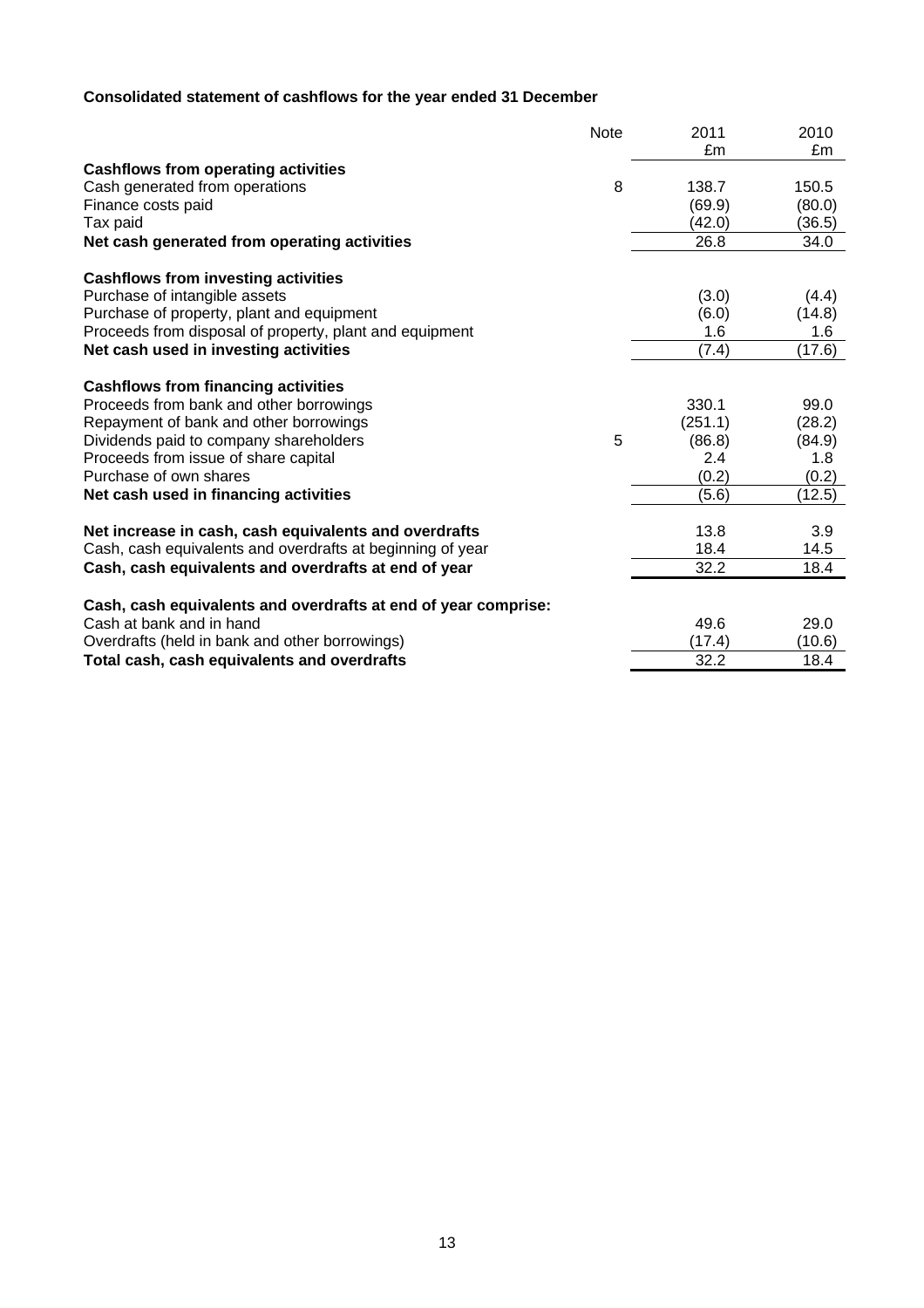#### **Notes to the preliminary announcement**

#### **1. Basis of preparation**

The preliminary announcement has been prepared in accordance with the Listing Rules of the Financial Services Authority and is based on the 2011 financial statements which have been prepared under International Financial Reporting Standards (IFRS) as adopted by the European Union and those parts of the Companies Act 2006 applicable to companies reporting under IFRS.

The preliminary announcement does not constitute the statutory financial statements of the group within the meaning of Section 434 of the Companies Act 2006. The statutory financial statements for the year ended 31 December 2010 have been filed with the Registrar of Companies. The auditors have reported on those financial statements and on the statutory financial statements for the year ended 31 December 2011, which will be filed with the Registrar of Companies following the annual general meeting. Both the audit reports were unqualified, did not draw attention to any matters by way of emphasis and did not contain any statement under sections 498 of the Companies Act 2006.

The preliminary announcement has been agreed with the company's auditors for release.

# **2. Segment reporting**

|                                      |         |       | Profit/(loss) before |       |
|--------------------------------------|---------|-------|----------------------|-------|
|                                      | Revenue |       | taxation             |       |
|                                      | 2011    | 2010  | 2011                 | 2010  |
|                                      | £m      | £m    | £m                   | £m    |
| <b>Consumer Credit Division</b>      | 697.1   | 704.4 | 127.5                | 127.3 |
| Vanquis Bank                         | 213.7   | 162.0 | 44.2                 | 26.7  |
|                                      | 910.8   | 866.4 | 171.7                | 154.0 |
| Central:                             |         |       |                      |       |
| – costs                              | ۰       |       | (10.2)               | (8.1) |
| - interest receivable/(payable)      |         |       | 0.6                  | (1.4) |
| Total central                        |         |       | (9.6)                | (9.5) |
| Total group before exceptional costs | 910.8   | 866.4 | 162.1                | 144.5 |
| <b>Exceptional costs</b>             |         |       |                      | (2.5) |
| <b>Total group</b>                   | 910.8   | 866.4 | 162.1                | 142.0 |

The Consumer Credit Division profit of £127.5m in 2011 (2010: £127.3m) comprises a profit of £127.5m in respect of the Home Credit business (2010: £129.1m) and a loss of £nil in respect of Real Personal Finance (2010: loss of £1.8m). In order to align the weekly Home Credit business with the group's financial year, Home Credit's 2010 financial year included 53 weeks whilst its 2011 financial year includes 52 weeks.

The exceptional cost in 2010 of £2.5m represented the write down of residual property, plant and equipment following the Consumer Credit Division's move into a new head office building in October 2010.

All of the above activities relate to continuing operations as defined in IFRS 5 'Non-current assets held for sale and discontinued operations'. Revenue between business segments is not material. All of the group's operations operate in the UK and Republic of Ireland.

|                                 |         | Total assets |       | Net assets/(liabilities) |
|---------------------------------|---------|--------------|-------|--------------------------|
|                                 | 2011    | 2010         | 2011  | 2010                     |
|                                 | £m      | £m           | £m    | £m                       |
| <b>Consumer Credit Division</b> | 962.0   | 963.9        | 224.8 | 247.3                    |
| Vanquis Bank                    | 487.0   | 369.4        | 101.5 | 70.5                     |
| Central                         | 52.4    | 54.9         | (0.1) | (8.4)                    |
|                                 | 1.501.4 | 1.388.2      | 326.2 | 309.4                    |
| Intra-group elimination         | (23.0)  | (7.2)        |       |                          |
| <b>Total group</b>              | 1.478.4 | 1.381.0      | 326.2 | 309.4                    |

Segment net assets are based on the statutory accounts of the companies forming the group's business segments adjusted to assume repayment of intra-group balances and rebasing the borrowings of the Consumer Credit Division to reflect a borrowings to receivables ratio of 80%. The impact of this is an increase in the notional allocation of group borrowings to the Consumer Credit Division of £23.0m (2010: £7.2m) and an increase in the notional cash allocated to central activities of the same amount. The intra-group elimination adjustment removes this notional allocation to state borrowings and cash on a consolidated group basis.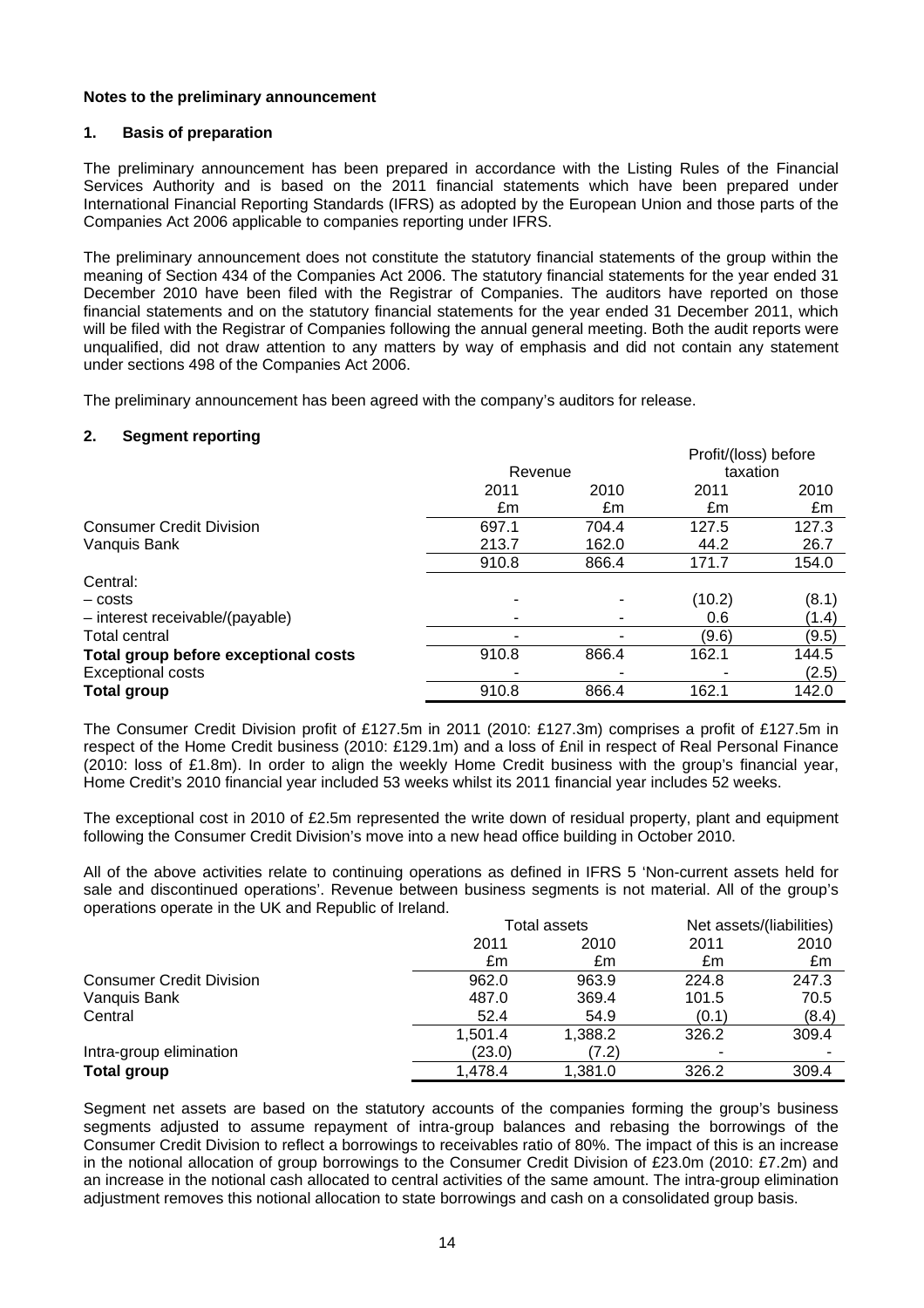# **3. Tax charge**

The tax (charge)/credit in the income statement is as follows:

|                                 | 2011   | 2010   |
|---------------------------------|--------|--------|
|                                 | £m     | £m     |
| Current tax                     | (37.7) | (41.7) |
| Deferred tax                    | (4.3)  | 1.4    |
| Impact of change in UK tax rate | (0.3)  | (0.2)  |
| Tax charge                      | (42.3) | (40.5) |

There was no tax charge in respect of exceptional costs in 2010 (see note 2).

As a result of the change in the UK corporation tax rate which is effective from 1 April 2012 (2010: 1 April 2011), deferred tax balances have been re-measured. The temporary differences on which deferred tax balances have been calculated are expected to reverse after 1 April 2012 (2010: after 1 April 2011). Accordingly, the balances have been calculated using a tax rate of 25% (2010: 27%). A tax charge in 2011 of £0.3m (2010: £0.2m) represents the income statement adjustment to deferred tax as a result of this change. An additional deferred tax charge of £0.1m (2010: credit of £0.2m) has been taken directly to other comprehensive income, reflecting the impact of the change in UK corporation tax rates on items previously reflected directly in other comprehensive income.

The tax credit/(charge) on other comprehensive income as follows:

|                                                                           | 2011  | 2010  |
|---------------------------------------------------------------------------|-------|-------|
|                                                                           | £m    | £m    |
| Current tax charge on cashflow hedges                                     | (0.5) | (2.1) |
| Deferred tax credit/(charge) on actuarial movements on retirement benefit |       |       |
| asset                                                                     | 9.9   | (4.2) |
| Tax credit/(charge) on other comprehensive income prior to impact of      |       |       |
| change in UK tax rate                                                     | 9.4   | (6.3) |
| Impact of change in UK tax rate                                           | (0.1) | 0.2   |
| Tax credit/(charge) on other comprehensive income                         | 9.3   | (6.1) |

The movement in deferred tax assets during the year can be analysed as follows:

|                                                                            | 2011  | 2010  |
|----------------------------------------------------------------------------|-------|-------|
|                                                                            | £m    | £m    |
| At 1 January                                                               | 2.8   | 7.7   |
| (Charge)/credit to the income statement                                    | (4.3) | 1.4   |
| Credit/(charge) on other comprehensive income prior to impact of change in |       |       |
| UK tax rate                                                                | 9.4   | (6.3) |
| Impact of change in UK tax rate:                                           |       |       |
| - charge to the income statement                                           | (0.3) | (0.2) |
| $-$ (charge)/credit to other comprehensive income                          | (0.1) | 0.2   |
| At 31 December                                                             | 7.5   | 2.8   |

The rate of tax charge on the profit before taxation for the year is lower than (2010: higher than) the average standard rate of corporation tax in the UK of 26.5% (2010: 28.0%). This can be reconciled as follows:

|                                                                               | 2011   | 2010   |
|-------------------------------------------------------------------------------|--------|--------|
|                                                                               | £m     | £m     |
| <b>Profit before taxation</b>                                                 | 162.1  | 142.0  |
| Profit before taxation multiplied by the average standard rate of corporation |        |        |
| tax in the UK of 26.5% (2010: 28.0%)                                          | (43.0) | (39.8) |
| Effects of:                                                                   |        |        |
| - adjustment in respect of prior years                                        | 1.2    | (1.0)  |
| - expenses not deductible for tax purposes net of non-taxable income          | (0.2)  | 0.5    |
| $-$ impact of change in UK tax rate                                           | (0.3)  | (0.2)  |
| Tax charge                                                                    | (42.3) | (40.5) |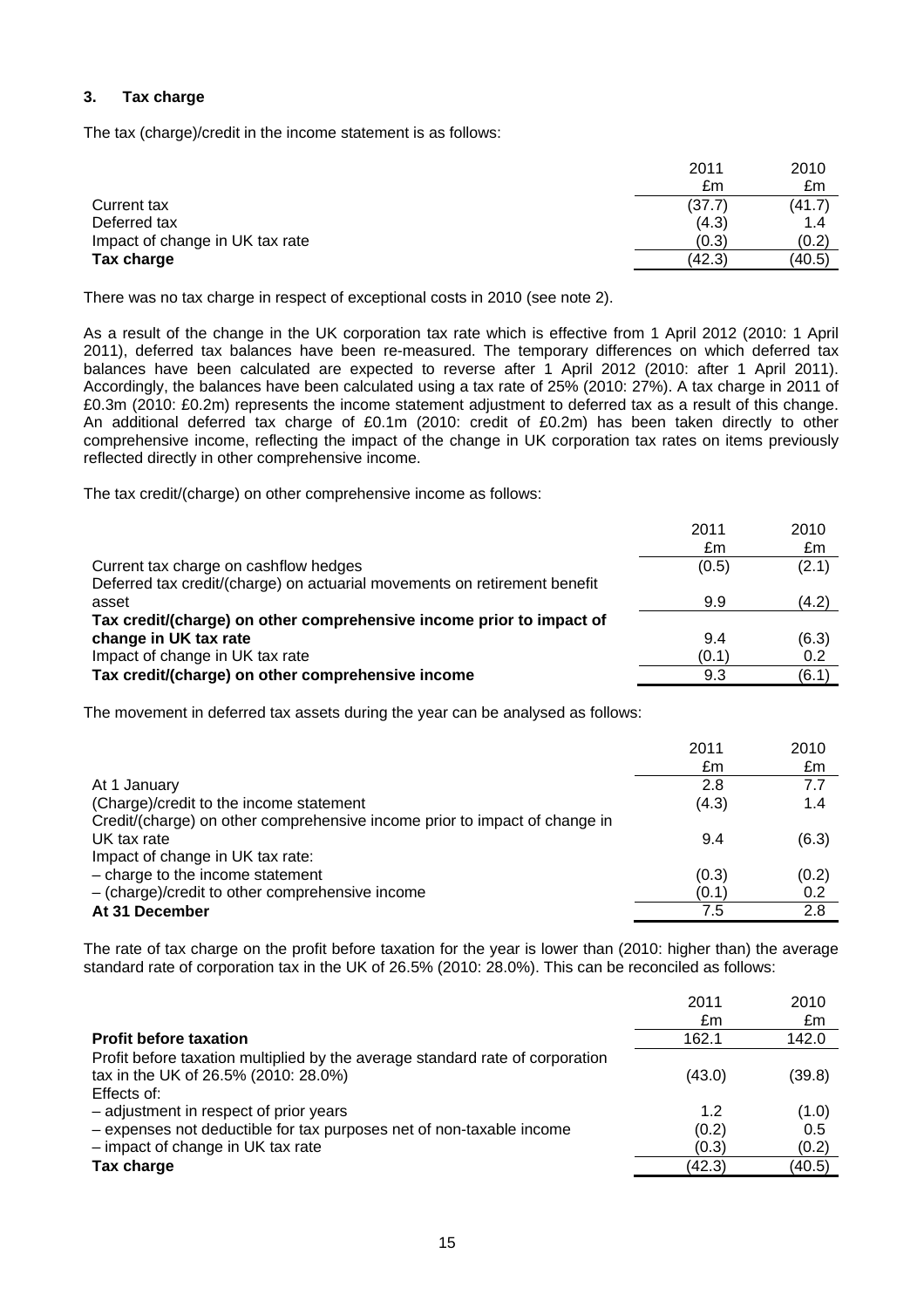# **4. Earnings per share**

Basic earnings per share is calculated by dividing the earnings attributable to ordinary shareholders by the weighted average number of ordinary shares outstanding during the period, excluding own shares held, which are treated, for this purpose, as being cancelled.

For diluted earnings per share, the weighted average number of ordinary shares in issue is adjusted to assume conversion of all dilutive potential ordinary shares. For share options and awards, a calculation is performed to determine the number of shares that could have been acquired at fair value (determined as the average annual market share price of the company's shares) based on the monetary value of the subscription rights attached to outstanding share options and awards. The number of shares calculated as above is compared with the number of shares that would have been issued assuming the exercise of the share options and awards.

Reconciliations of basic and diluted earnings per share are set out below:

|                                                                     |          | 2011<br>Weighted     |           |          | 2010<br>Weighted     |           |
|---------------------------------------------------------------------|----------|----------------------|-----------|----------|----------------------|-----------|
|                                                                     |          | average<br>number of | Per share |          | average<br>number of | Per share |
|                                                                     | Earnings | shares               | amount    | Earnings | shares               | amount    |
|                                                                     | £m       | m                    | pence     | £m       | m                    | pence     |
| <b>Earnings per share</b>                                           |          |                      |           |          |                      |           |
| Shares in issue during the year                                     |          | 136.8                |           |          | 135.1                |           |
| Own shares held                                                     |          | (3.1)                |           |          | (2.8)                |           |
| <b>Basic earnings per share</b><br>Dilutive effect of share options | 119.8    | 133.7                | 89.6      | 101.5    | 132.3                | 76.7      |
| and awards                                                          |          | 0.3                  | (0.2)     |          | 0.2                  | (0.1)     |
| Diluted earnings per share                                          | 119.8    | 134.0                | 89.4      | 101.5    | 132.5                | 76.6      |

The directors have elected to show an adjusted earnings per share prior to exceptional costs (see note 2). This is presented to show the earnings per share generated by the group's underlying operations. A reconciliation of basic and diluted earnings per share to adjusted basic and diluted earnings per share is as follows:

|                                  |          | 2011      |           |          | 2010      |           |
|----------------------------------|----------|-----------|-----------|----------|-----------|-----------|
|                                  |          | Weighted  |           |          | Weighted  |           |
|                                  |          | average   |           |          | average   |           |
|                                  |          | number    | Per share |          | number of | Per share |
|                                  | Earnings | of shares | amount    | Earnings | shares    | amount    |
|                                  | £m       | m         | pence     | £m       | m         | pence     |
| <b>Basic earnings per share</b>  | 119.8    | 133.7     | 89.6      | 101.5    | 132.3     | 76.7      |
| Exceptional cost after tax       |          |           | ٠         | 2.5      |           | 1.9       |
| Adjusted basic earnings per      |          |           |           |          |           |           |
| share                            | 119.8    | 133.7     | 89.6      | 104.0    | 132.3     | 78.6      |
|                                  |          |           |           |          |           |           |
| Diluted earnings per share       | 119.8    | 134.0     | 89.4      | 101.5    | 132.5     | 76.6      |
| Exceptional cost after tax       |          |           |           | 2.5      |           | 1.9       |
| <b>Adjusted diluted earnings</b> |          |           |           |          |           |           |
| per share                        | 119.8    | 134.0     | 89.4      | 104.0    | 132.5     | 78.5      |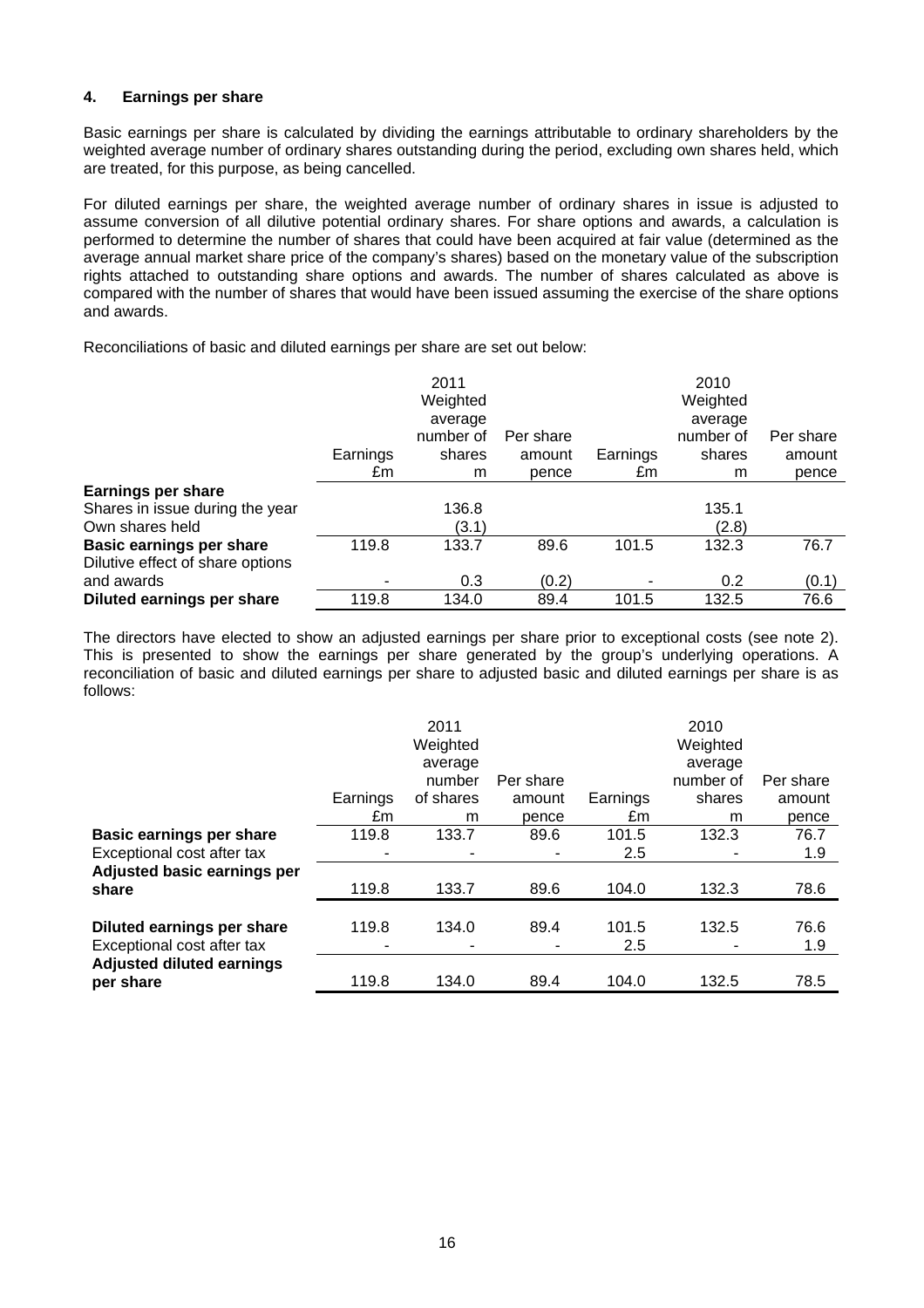# **5. Dividends**

|                |                   | 2011 | 2010                     |
|----------------|-------------------|------|--------------------------|
|                |                   | £m   | £m                       |
| 2009 final     | -38.1p per share  |      | 51.0                     |
| 2010 interim   | - 25.4p per share |      | 33.9                     |
| 2010 final     | - 38.1p per share | 51.0 | -                        |
| 2011 interim   | - 26.7p per share | 35.8 | $\overline{\phantom{a}}$ |
| Dividends paid |                   | 86.8 | 84.9                     |

The directors are recommending a final dividend in respect of the financial year ended 31 December 2011 of 42.3p per share (2010: 38.1p) which will amount to a dividend payment of £57.4m (2010: £51.0m). If approved by the shareholders at the annual general meeting on 2 May 2012, this dividend will be paid on 21 June 2012 to shareholders who are on the register of members at 18 May 2012. This dividend is not reflected in the balance sheet as at 31 December 2011 as it is subject to shareholder approval.

# **6. Amounts receivable from customers**

|                                 | 2011<br>£m | 2010<br>£m |
|---------------------------------|------------|------------|
| <b>Consumer Credit Division</b> | 879.3      | 874.3      |
| Vanquis Bank                    | 453.4      | 345.0      |
| <b>Total group</b>              | 1,332.7    | 1,219.3    |
| Analysed as:                    |            |            |
| - due within one year           | 1,244.7    | 1,121.9    |
| $-$ due in more than one year   | 88.0       | 97.4       |
| <b>Total group</b>              | 1,332.7    | 1,219.3    |

The impairment charge in respect of amounts receivable from customers reflected within operating costs can be analysed as follows:

|                                 | 2011  | 2010  |
|---------------------------------|-------|-------|
|                                 | £m    | £m    |
| <b>Consumer Credit Division</b> | 223.8 | 232.7 |
| Vanquis Bank                    | 76.9  | 63.9  |
| <b>Total group</b>              | 300.7 | 296.6 |
|                                 |       |       |

Impairment in Vanquis Bank is deducted from the carrying value of amounts receivable from customers by the use of an allowance account. The Vanquis Bank allowance account as at 31 December 2011 amounted to £62.4m (2010: £45.9m). Within the Consumer Credit Division, impairments are deducted directly from amounts receivable from customers without the use of an allowance account.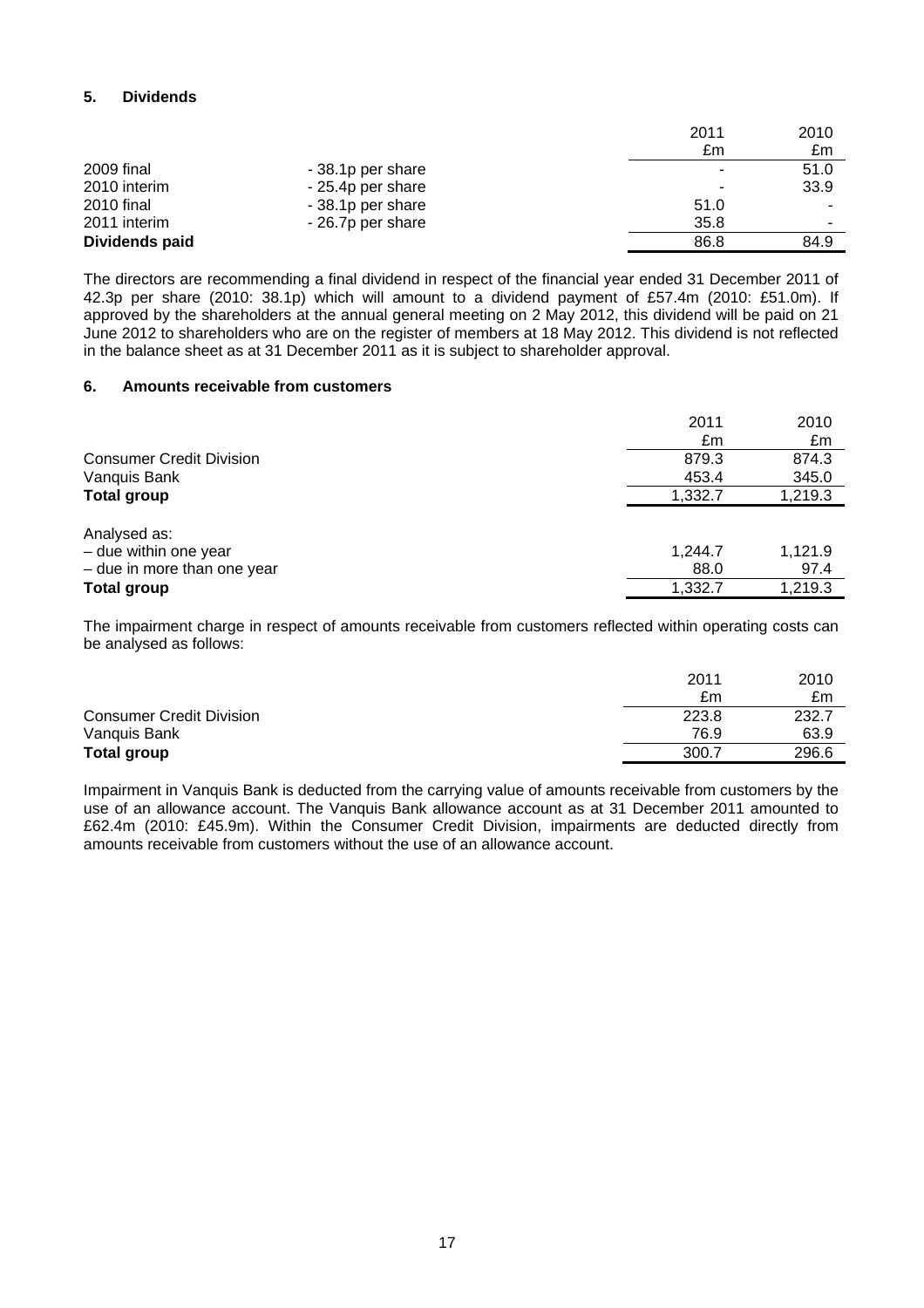# **7. Retirement benefit asset**

The group operates a defined benefit scheme: the Provident Financial Staff Pension Scheme. The scheme has been substantially closed to new members since 1 January 2003. The scheme covers 61% of employees with company-provided pension arrangements and is of the funded, defined benefit type providing retirement benefits based on final salary. Following a full group review of pension scheme arrangements, from 1 April 2006 members were provided with a choice of paying higher member contributions to continue accruing benefits based on final salary or paying a lower member contribution and accruing benefits based on a percentage of salary which would be revalued each year.

The most recent actuarial valuation of scheme assets and the present value of the defined benefit obligation was carried out as at 1 June 2009 by a qualified independent actuary. The valuation used for the purposes of IAS 19 'Employee benefits' has been based on this valuation updated by the actuary to take account of the requirements of IAS 19 in order to assess the liabilities of the scheme as at the balance sheet date. Scheme assets are stated at fair value as at the balance sheet date.

The net retirement benefit asset recognised in the balance sheet of the group is as follows:

|                                                              | 2011    | 2010    |
|--------------------------------------------------------------|---------|---------|
|                                                              | £m      | £m      |
| Equities                                                     | 218.4   | 248.0   |
| Corporate bonds                                              | 173.9   | 165.9   |
| Fixed interest gilts                                         | 28.4    | 39.7    |
| Index-linked gilts                                           | 103.2   | 60.2    |
| Cash and money market funds                                  | 1.1     | 0.3     |
| Fair value of scheme assets                                  | 525.0   | 514.1   |
| Present value of defined benefit obligation                  | (511.5) | (473.1) |
| Net retirement benefit asset recognised in the balance sheet | 13.5    | 41.0    |

The amounts recognised in the income statement were as follows:

|                                               | 2011   | 2010   |
|-----------------------------------------------|--------|--------|
|                                               | £m     | £m     |
| Current service cost                          | (7.0)  | (7.7)  |
| Interest cost                                 | (25.4) | (24.8) |
| Expected return on scheme assets              | 32.0   | 29.1   |
| Net charge recognised in the income statement | (0.4)  | (3.4)  |

The net charge recognised in the income statement has been included within administrative costs.

Movements in the fair value of scheme assets were as follows:

|                                            | 2011<br>£m | 2010<br>£m |
|--------------------------------------------|------------|------------|
| Fair value of scheme assets at 1 January   | 514.1      | 464.6      |
| Expected return on scheme assets           | 32.0       | 29.1       |
| Actuarial movement on scheme assets        | (18.4)     | 22.9       |
| Contributions paid by the group            | 10.0       | 9.6        |
| Contributions paid by scheme participants  |            | 0.1        |
| Net benefits paid out                      | (12.7)     | (12.2)     |
| Fair value of scheme assets at 31 December | 525.0      | 514.1      |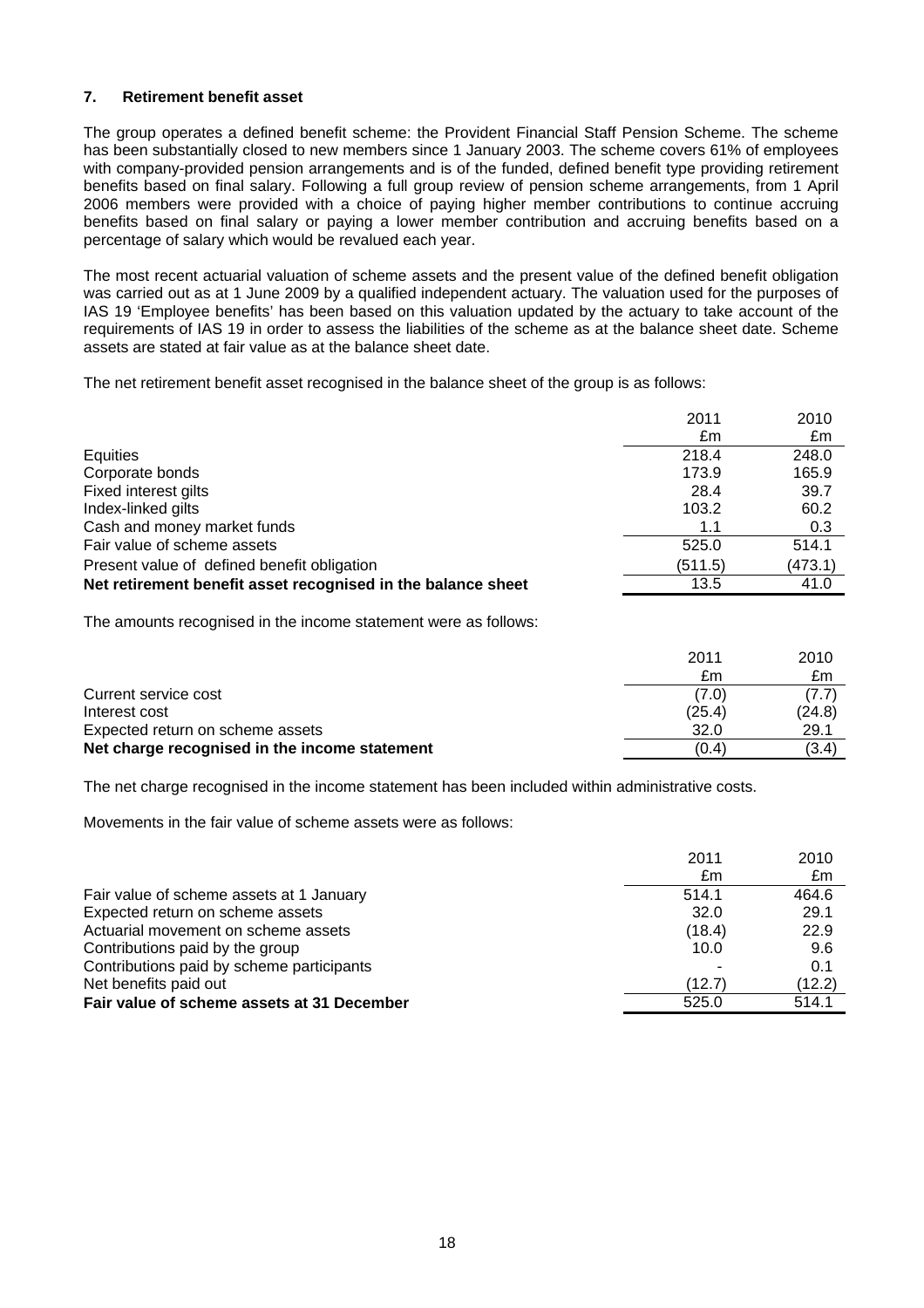# **7. Retirement benefit asset (continued)**

Movements in the present value of the defined benefit obligation were as follows:

|                                                            | 2011    | 2010    |
|------------------------------------------------------------|---------|---------|
|                                                            | £m      | £m      |
| Present value of defined benefit obligation at 1 January   | (473.1) | (444.7) |
| Current service cost                                       | (7.0)   | (7.7)   |
| Interest cost                                              | (25.4)  | (24.8)  |
| Contributions paid by scheme participants                  |         | (0.1)   |
| Actuarial movement on scheme liabilities                   | (18.7)  | (8.0)   |
| Net benefits paid out                                      | 12.7    | 12.2    |
| Present value of defined benefit obligation at 31 December | (511.5) | (473.1) |

The principal actuarial assumptions used at the balance sheet date were as follows:

|                                                 |                               | 2011 | 2010 |
|-------------------------------------------------|-------------------------------|------|------|
|                                                 |                               | %    | %    |
| Price inflation                                 |                               | 3.00 | 3.50 |
| Rate of increase in pensionable salaries        |                               | 4.00 | 4.50 |
| Rate of increase to pensions in payment         |                               | 3.00 | 3.50 |
| Inflationary increases to pensions in deferment |                               | 2.00 | 2.80 |
| Discount rate                                   |                               | 4.90 | 5.40 |
| Long term rate of return                        | $-$ equities                  | 7.50 | 8.00 |
|                                                 | – bonds                       | 4.90 | 5.40 |
|                                                 | - fixed interest gilts        | 2.50 | 4.00 |
|                                                 | - index-linked gilts          | 2.50 | 4.00 |
|                                                 | - cash and money market funds | 2.50 | 4.00 |
|                                                 | - overall (weighted average)  | 5.40 | 6.40 |

The mortality assumptions used in the valuation of the group's defined benefit pension scheme are based on the mortality experience of self-administered pension schemes and allow for future improvements in life expectancy.

The group uses the S1PA standard tables as the basis for projecting mortality adjusted for the following factors:

- A 5% upwards adjustment to mortality rates for males and a 15% upwards adjustment for females is made in order to reflect lower life expectancies within the scheme compared to average pension schemes; and
- The projections are combined with the medium cohort improvement factors in order to predict future improvements in life expectancy, subject to an annual minimum rate of improvement of 1%.

In more simple terms, it is assumed that members who retire in the future at age 65 will live on average for a further 23 years if they are male (2010: 23 years) and for a further 25 years if they are female (2010: 25 years). If assumed life expectancies had been one year greater, the net retirement benefit asset would have been reduced by approximately £20m (2010: £16m).

An analysis of amounts recognised in the statement of comprehensive income is set out below:

| 2010  |
|-------|
| £m    |
| 22.9  |
| (8.0) |
|       |
| 14.9  |
|       |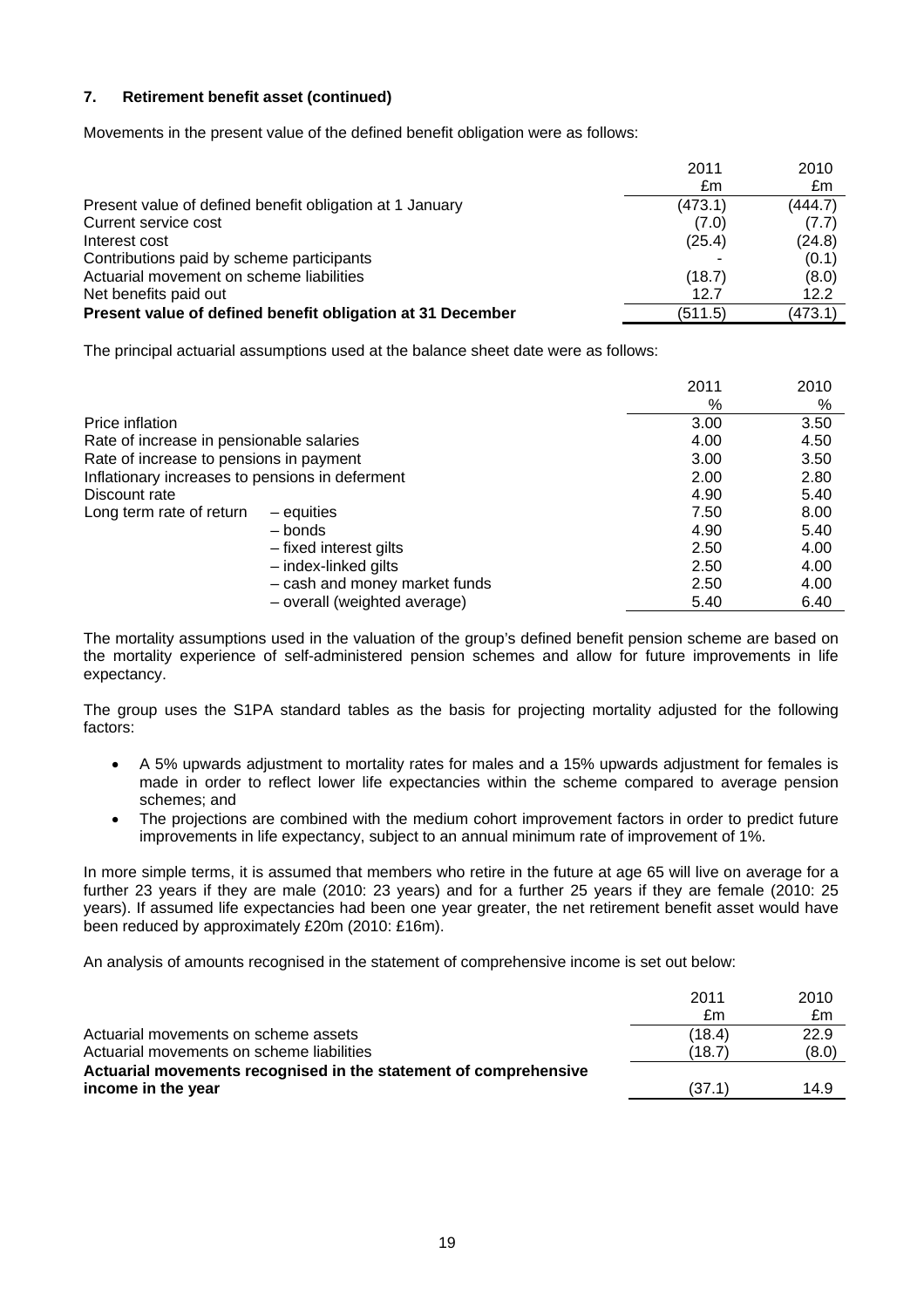# **8. Reconciliation of profit after taxation to cash generated from operations**

|                                                                    | 2011    | 2010   |
|--------------------------------------------------------------------|---------|--------|
|                                                                    | £m      | £m     |
| Profit after taxation                                              | 119.8   | 101.5  |
| Adjusted for:                                                      |         |        |
| $-$ tax charge (note 3)                                            | 42.3    | 40.5   |
| - finance costs                                                    | 69.6    | 69.7   |
| - share-based payment charge                                       | 8.0     | 6.4    |
| - retirement benefit charge (note 7)                               | 0.4     | 3.4    |
| - amortisation of intangible assets                                | 7.5     | 6.5    |
| - depreciation of property, plant and equipment                    | 7.3     | 7.0    |
| - exceptional impairment of property, plant and equipment (note 2) |         | 2.5    |
| - loss on disposal of property, plant and equipment                | 0.2     | 0.1    |
| Changes in operating assets and liabilities:                       |         |        |
| - amounts receivable from customers                                | (113.4) | (80.0) |
| - trade and other receivables                                      | 0.9     | 3.1    |
| - trade and other payables                                         | 8.2     | 0.3    |
| - contributions into the retirement benefit scheme (note 7)        | (10.0)  | (9.6)  |
| - derivative financial instruments                                 | (2.1)   | (0.1)  |
| - provisions                                                       |         | (0.8)  |
| <b>Cash generated from operations</b>                              | 138.7   | 150.5  |